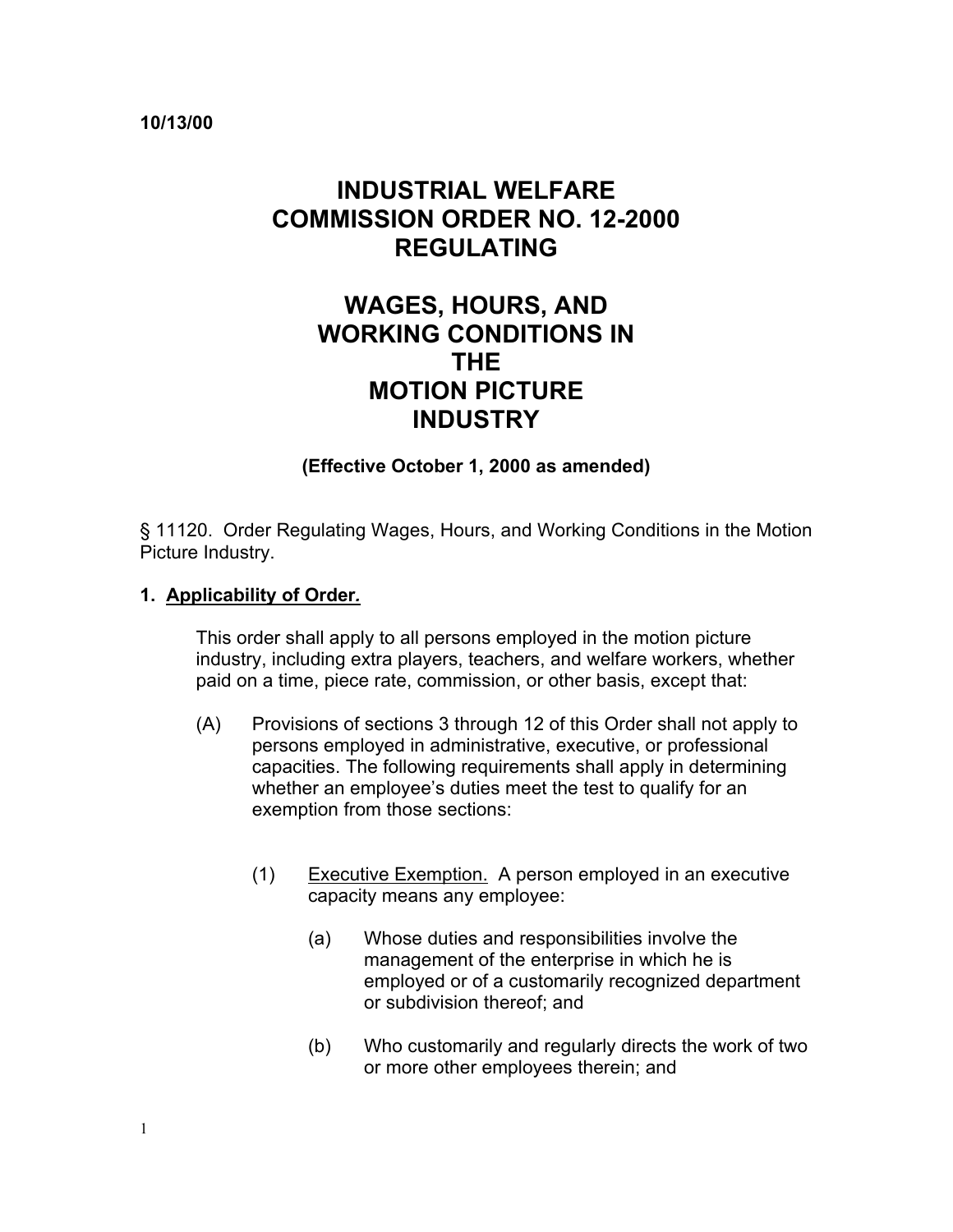- (c) Who has the authority to hire or fire other employees or whose suggestions and recommendations as to the hiring or firing and as to the advancement and promotion or any other change of status of other employees will be given particular weight; and
- (d) Who customarily and regularly exercises discretion and independent judgment; and
- (e) Who is primarily engaged in duties which meet the test of the exemption. The activities constituting exempt work and non-exempt work shall be construed in the same manner as such items are construed in the following regulations under the Fair Labor Standards Act effective as of the date of this order: (29 C.F.R. §§ 541.102, 541.104-111, 541.115-116). Exempt work shall include, for example, all work that is directly and closely related to exempt work and work which is properly viewed as a means for carrying out exempt functions. The work actually performed by the employee during the course of the work week must, first and foremost, be examined and the amount of time the employee spends on such work, together with the employer's realistic expectations and the realistic requirements of the job, shall be considered in determining whether the employee satisfies this requirement.
- (f) Such an employee must also earn a monthly salary equivalent to no less than two times the state minimum wage for full-time employment. Full-time employment is defined in Labor Code § 515(c) as 40 hours per week.
- (2) Administrative Exemption. A person employed in an administrative capacity means any employee:
	- (a) Whose duties and responsibilities involve either:
		- (1) The performance of office or non-manual work directly related to management policies or general business operations of his employer or his employer's customers, or
		- (2) The performance of functions in the administration of a school system, or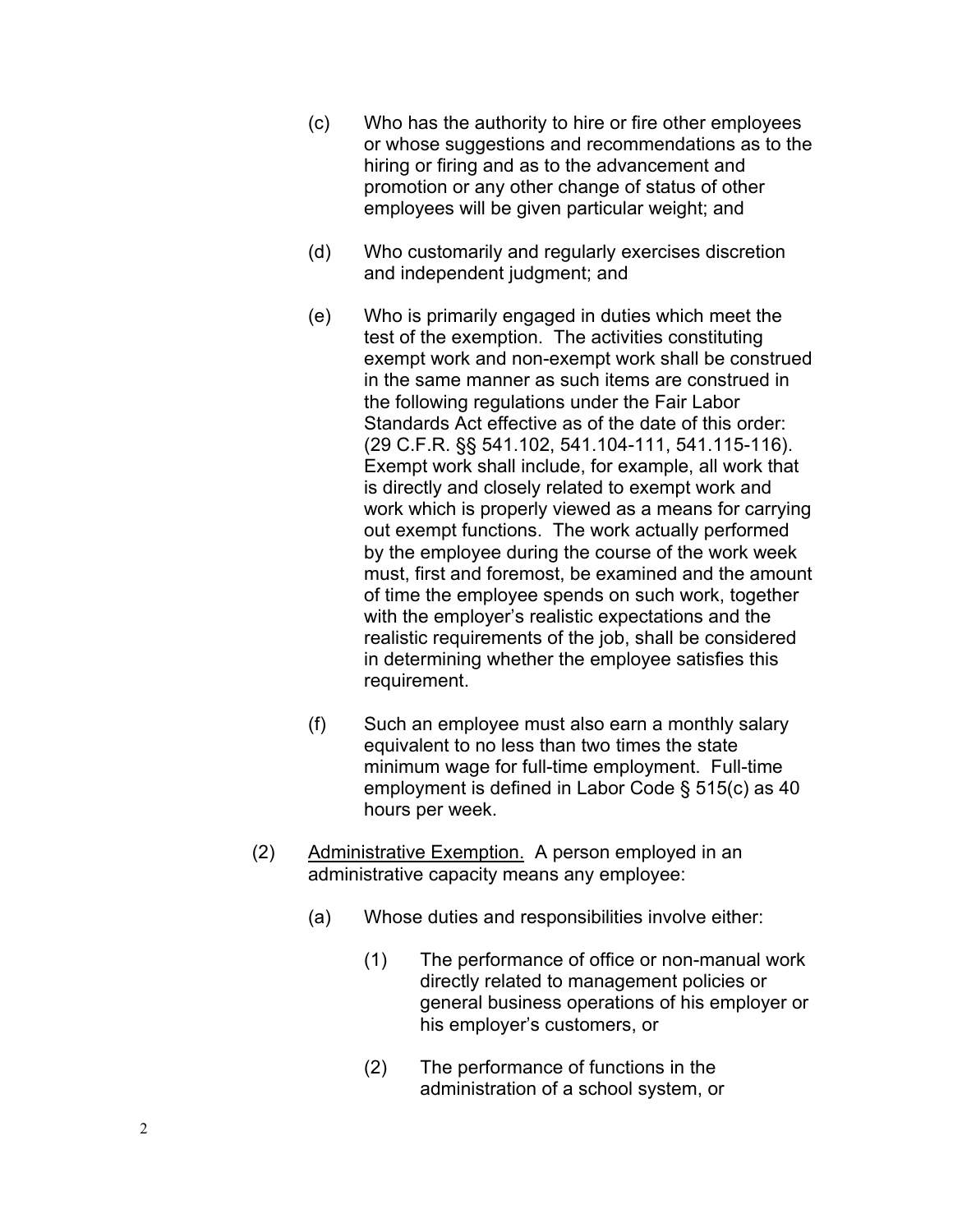educational establishment or institution, or of a department of subdivision thereof, in work directly related to the academic instruction or training carried on therein; and

- (b) Who customarily and regularly exercises discretion and independent judgment; and
- $(c)$  $(1)$  Who regularly and directly assists a proprietor, or an employee employed in a bona fide executive or administrative capacity (as such terms are defined for purposes of this section), or
	- (2) who performs under only general supervision work along specialized or technical lines requiring special training, experience, or knowledge, or
	- (3) who executes under only general supervision special assignments and tasks, and
- (d) Who is primarily engaged in duties which meet the test of the exemption. The activities constituting exempt work and non-exempt work shall be construed in the same manner as such terms are construed in the following regulations under the Fair Labor Standards Act effective as of the date of this order: (29 C.F.R. §§ 541.201-205, 541.207-208, 541.210, 541.215). Exempt work shall include, for example, all work that is directly and closely related to exempt work and work which is properly viewed as a means for carrying out exempt functions. The work actually performed by the employee during the course of the work week must, first and foremost, be examined and the amount of time the employee spends on such work, together with the employer's realistic expectations and the realistic requirements of the job, shall be considered in determining whether the employee satisfies this requirement.
- (e) Such employee must also earn a monthly salary equivalent to no less than two times the state minimum wage for full-time employment. Full –time employment is defined in Labor Code § 515(c) as 40 hours per week.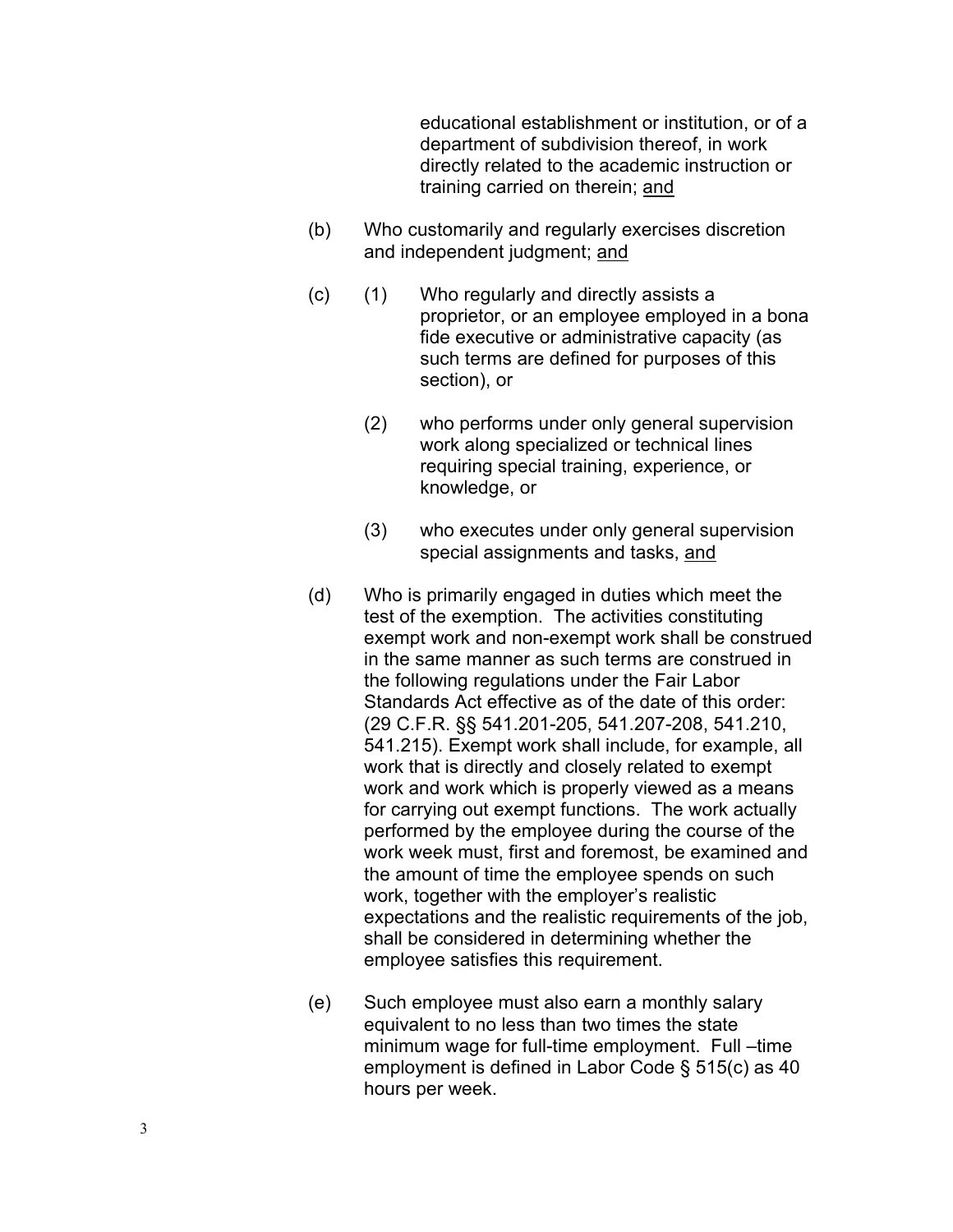- (3) Professional Exemption. A person employed in a professional capacity means any employee who meets all of the following requirements:
- $(a)$  $(1)$  Who is licensed or certified by the State of California and is primarily engaged in the practice of one of the following recognized professions: law, medicine, dentistry, optometry, architecture, engineering, teaching, or accounting; or
	- (2) Who is primarily engaged in an occupation commonly recognized as a learned or artistic profession. For the purposes of this subsection, "learned or artistic profession" means an employee who is primarily engaged in the performance of:
		- (i) Work requiring knowledge of an advanced type in a field or science or learning customarily acquired by a prolonged course of specialized intellectual instruction and study, as distinguished from a general academic education and from an apprenticeship, and from training in the performance of routine mental, manual, or physical processes, or work that is an essential part of or necessarily incident to any of the above work; or
		- (ii) Work that is original and creative in character in a recognized field of artistic endeavor (as opposed to work which can be produced by a person endowed with general manual or intellectual ability and training), and the result of which depends primarily on the invention, imagination, or talent of the employee or work that is an essential part of or necessarily incident to any of the above work; and
		- (iii) Whose work is predominantly intellectual and varied in character (as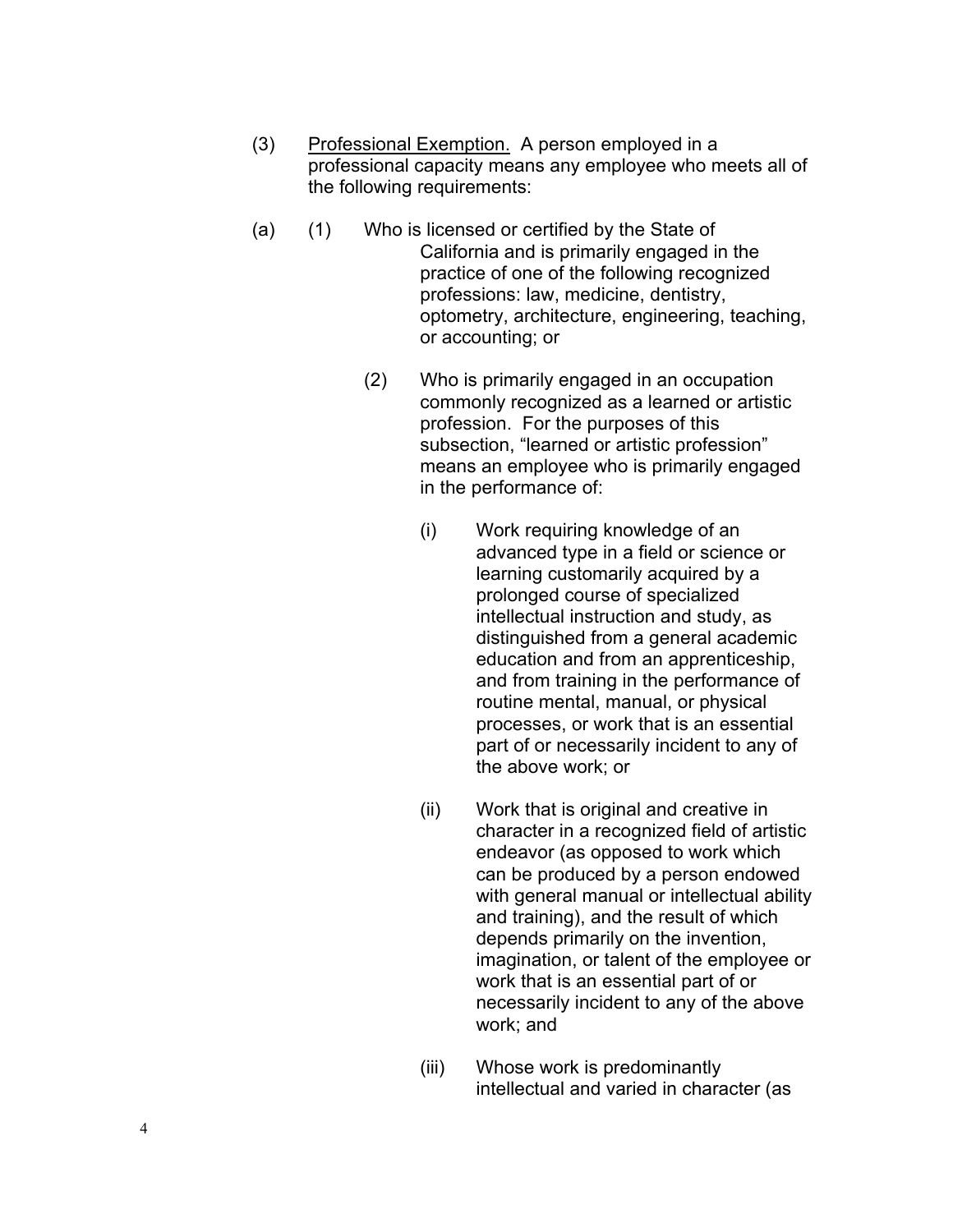opposed to routine mental, manual, mechanical, or physical work) and is of such character that the output produced or the result accomplished cannot be standardized in relation to a given period of time.

- (b) Who customarily and regularly exercises discretion and independent judgment in the performance of duties set forth in paragraph (a).
- (c) Who earns a monthly salary equivalent to no less than two times the state minimum wage for full-time employment. Full-time employment is defined in Labor Code §515 (c) as 40 hours per week.
- (d) Subsection (a)(2) above is intended to be construed in accordance with the following provisions of federal law as they existed as of the date of this Wage Order: 29 C.F.R. §§ 541.207, 541.301(a)-(d), 541.302, 541.306, 541.307, 541.308, and 541.310.
- (e) Notwithstanding the provisions of this subsection, pharmacists employed to engage in the practice of pharmacy, and registered nurses employed to engage in the practice of nursing, shall not be considered exempt professional employees, nor shall they be considered exempt from coverage for the purposes of this subsection unless they individually meet the criteria established for exemption as executive or administrative employees.
- (f) Notwithstanding subsection (e), the following advanced practice nurses shall be exempt from provisions of this subsection:
	- (1) Certified nurse midwives who are primarily engaged in performing duties for which certification is required pursuant to Article 2.5 (commencing with Section 2746) of Chapter 6 of Division 2 of the Business and Professions Code.
	- (2) Certified nurse anesthetists who are primarily engaged in performing duties for which certification is required pursuant to Article 7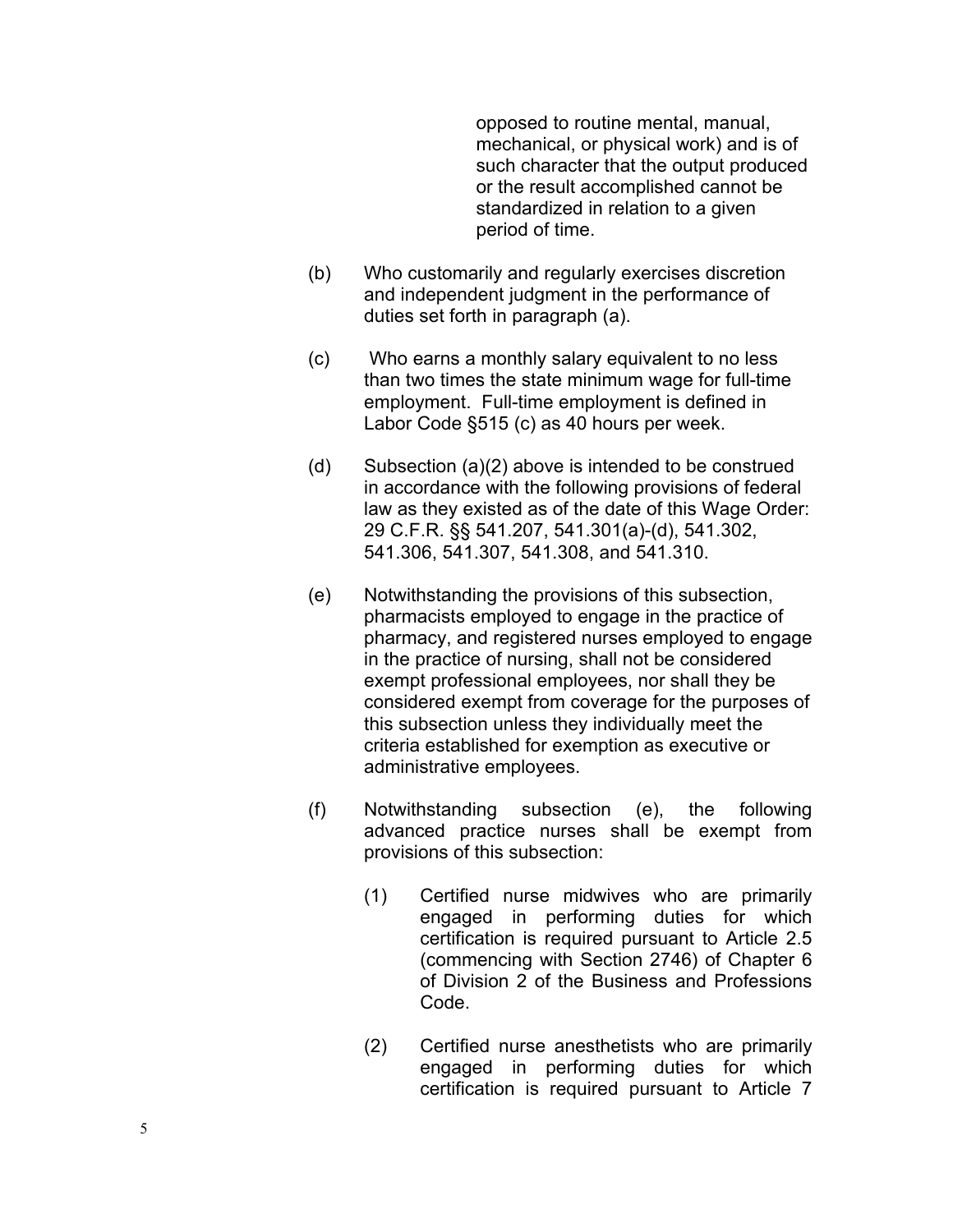(commencing with Section 2825) of Chapter 6 of Division 2 of the Business and Professions Code.

- (3) Certified nurse practitioners who are primarily engaged in performing duties for which certification is required pursuant to Article 8 (commencing with Section 2834) of Chapter 6 of Division 2 of the Business and Professions Code.
- (4) Nothing in this paragraph shall exempt the occupations set forth in subparagraphs (1), (2), and (3) from meeting the requirements of subsection  $1(A)(3)(a)$ –(c), above.
- (g) Except as provided in subsection (h), an employee in the computer software field shall be exempt, if all of the following apply:
- (1) The employee is primarily engaged in work that is intellectual or creative and that requires the exercise of discretion and independent judgment, and the employee is primarily engaged in duties that consist of one or more of the following:
	- (i) The application of systems analysis techniques and procedures, including consulting with users, to determine hardware, software, or system functional specifications.
	- (ii) The design, development, documentation, analysis, creation, testing, or modification of computer systems or programs, including prototypes, based on and related to, user or system design specifications.
	- (iii) The documentation, testing, creation, or modification of computer programs related to the design of software or hardware for computer operating systems.
- (2) The employee is highly skilled and is proficient in the theoretical and practical application of highly specialized information to computer systems analysis, programming, and software engineering. A job title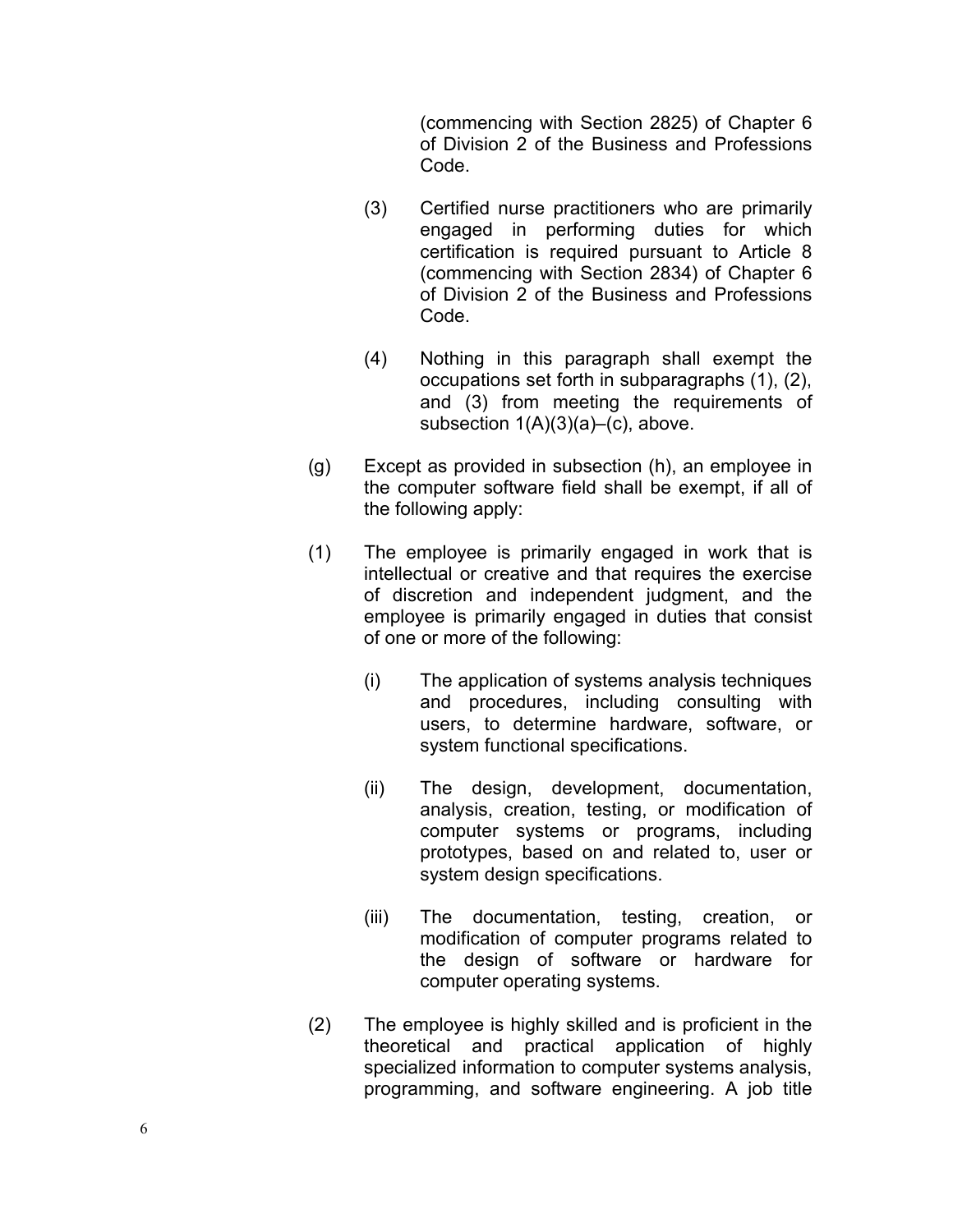shall not be determinative of the applicability of this exemption.

- (3) The employee's hourly rate of pay is not less than forty-one dollars (\$41.00). The Division of Labor Statistics and Research shall adjust this pay rate on October 1 of each year to be effective on January 1 of the following year by an amount equal to the percentage increase in the California Consumer Price Index for Urban Wage Earners and Clerical Workers.
- $(h)$  The exemption provided in subdivision  $(g)$  does not apply to an employee if any of the following apply:
	- (1)The employee is a trainee or employee in an entry-level position who is learning to become proficient in the theoretical and practical application of highly specialized information to computer systems analysis, programming, and software engineering.
	- (2) The employee is in a computer-related occupation but has not attained the level of skill and expertise necessary to work independently and without close supervision.
	- (3) The employee is engaged in the operation of computers or in the manufacture, repair, or maintenance of computer hardware and related equipment.
	- (4) The employee is an engineer, drafter, machinist, or other professional whose work is highly dependent upon or facilitated by the use of computers and computer software programs and who is skilled in computer-aided design software, including CAD/CAM, but who is not in a computer systems analysis or programming occupation.
	- (5) The employee is a writer engaged in writing material, including box labels, product descriptions, documentation, promotional material, setup and installation instructions, and other similar written information, either for print or for on screen media or who writes or provides content material intended to be read by customers, subscribers, or visitors to computer-related media such as the World Wide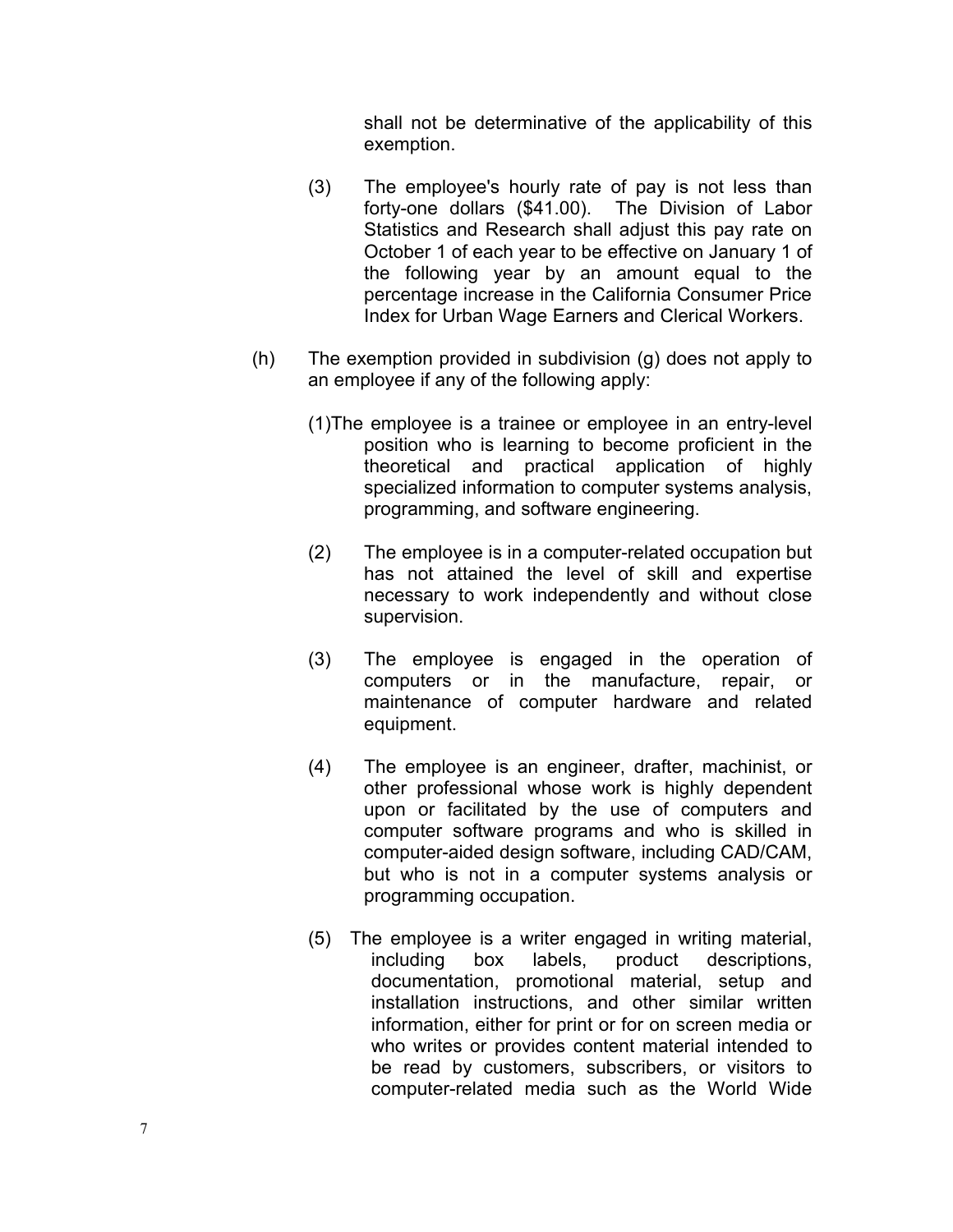Web or CD-ROMs.

- (6) The employee is engaged in any of the activities set forth in subsection (g) for the purpose of creating imagery for effects used in the motion picture, television, or theatrical industry.
- (B) The provisions of this Order shall not apply to professional actors of either sex.
- (C) The provisions of this Order shall not apply to employees when directly employed by the Federal Government, State or any county, incorporated city or town or other municipal corporation, or to outside salespersons.
- (D) Provisions of this Order shall not apply to any individual who is the parent, spouse, child, or legally adopted child or the employer.
- (E) Effective January 1, 2001, the provisions of this Order shall not apply to any individual participating in a national service program, such as AmeriCorps, carried out using assistance provided under Section 12571 of Title 42 of the United States Code. (See Stats. 2000, ch. 365, amending Labor Code § 1171.)

# **2. Definitions.**

- (A) "Commission" means the Industrial Welfare Commission of the State of California.
- (B) "Division" means the Division of Labor Standards Enforcement of the State of California.
- (C) "Motion Picture Industry" means any industry, business or establishment operated for the purpose of motion picture or television film production, or primarily allied with theatrical or television, motion picture productions, including but not limited to motion pictures for entertainment, commercial, religious, or educational purposes, whether made by film, tape, or otherwise.
- (D) An "alternative workweek schedule" means any regularly scheduled workweek requiring an employee to work more than eight (8) hours in a 24-hour period.
- $(E)$ "Employ" means to engage, suffer, or permit to work.
- $(F)$ "Employee" means any person employed by an employer.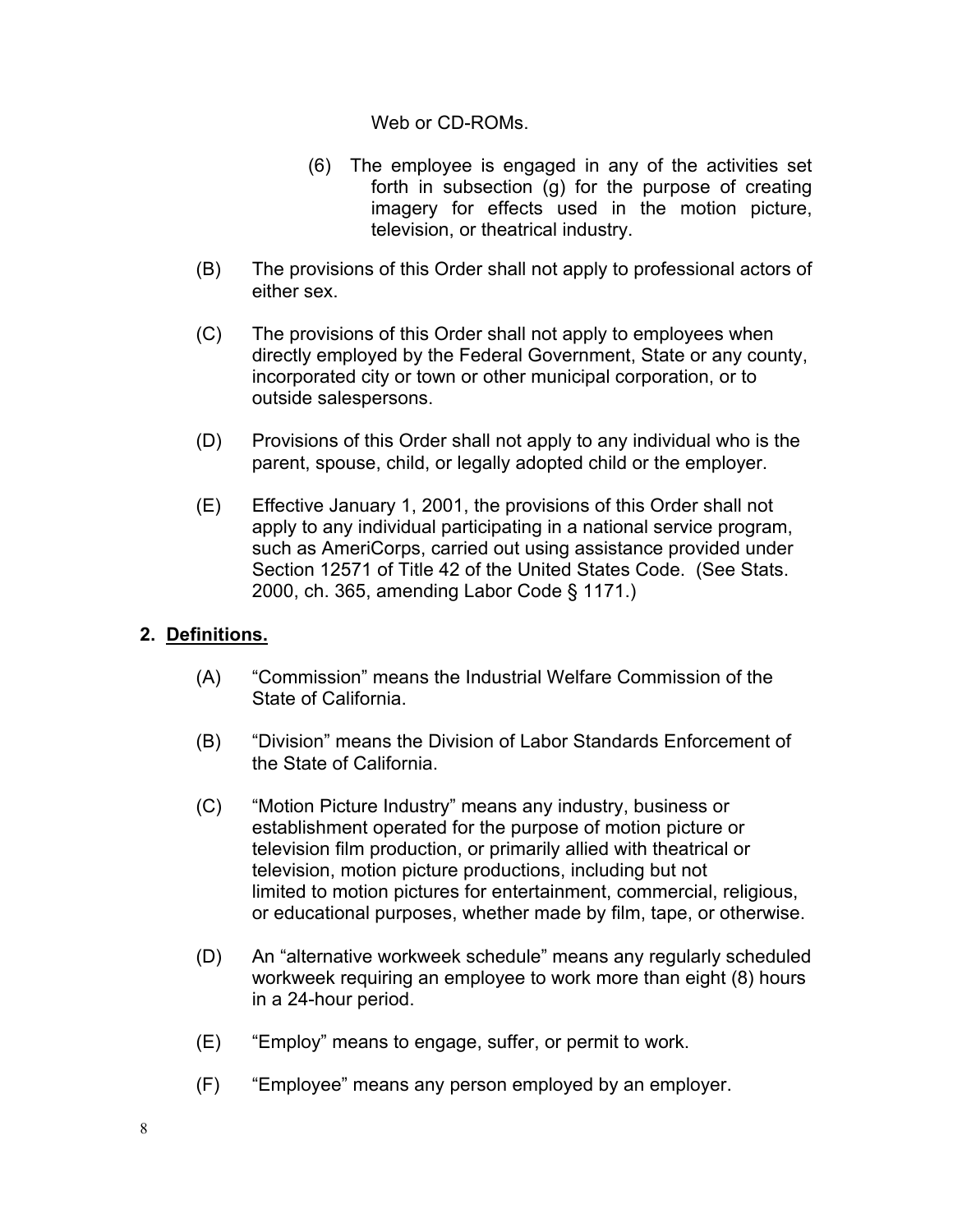- (G) "Employer" means any person as defined in Section 18 of the Labor Code, who directly or indirectly, or through an agent or any other person, employs or exercises control over the wages, hours, or working conditions of any person.
- (H) "Extra Player" means any person employed by an employer in the production of motion pictures to perform any work, including but not limited to that of a general extra, stand-in, photographic double, sports player, silent bit, or dress extra; or as extras employed in dancing, skating, swimming, diving, riding, driving, or singing; or as extras employed to perform any other actions, gestures, facial expressions, or pantomime.
- (I) "Hours worked" means the time during which an employee is subject to the control of an employer, and includes all the time the employee is suffered or permitted to work, whether or not required to do so.
- (J) "Location" means any place other than the studio premises of the employer, at which the employer shoots all or a portion of a motion picture.
- (K) "Minor" means, for the purpose of this Order, any person under the age of eighteen (18) years.
- (L) "Outside Salesperson" means any person, 18 years if age or over, who customarily and regularly works more than half the working time away from the employer's place of business selling tangible or intangible items or obtaining orders or contracts for products, services or use of facilities.
- (M) "Primarily" as used in section 1, Applicability, means more than one-half the employee's work time.
- (N) "Shift" means designated hours of work by an employee, with a designated beginning time and ending time.
- (O) "Split shift" means a work schedule which is interrupted by non-paid non-working periods established by the employer, other than bona fide rest or meal periods.
- (P) "Wages" (See California Labor Code, section 200)
- (Q) "Workday" and "day" mean any consecutive 24-hour period beginning at the same time each calendar day.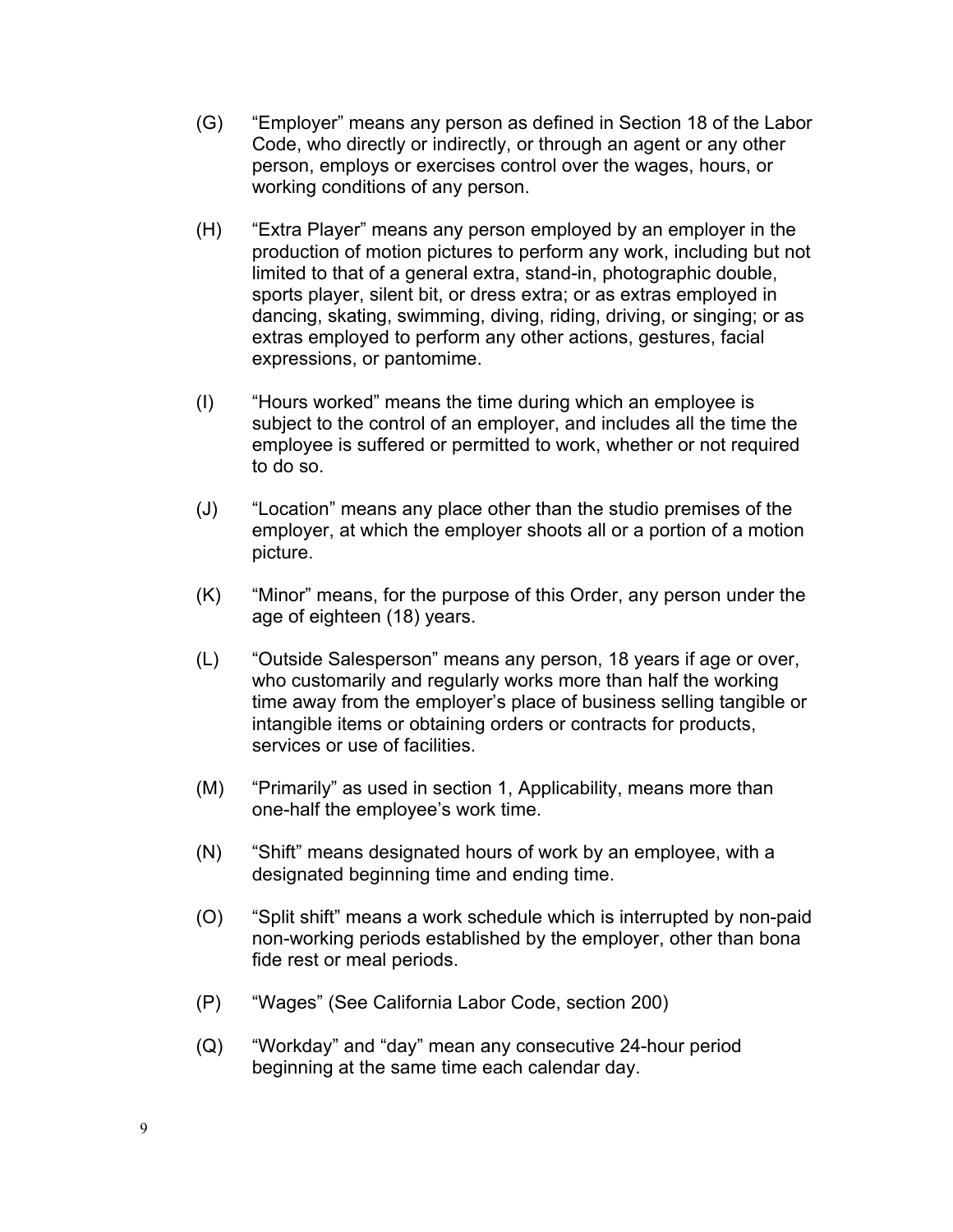(R) "Workweek" and "week" mean any seven (7) consecutive days, starting with the same calendar day each week. "Workweek" is a fixed and regularly recurring period of 168 hours, seven (7) consecutive 24-hour periods.

## **3. Hours and Days of Work.**

Daily Overtime- General Provisions

- times such employee's regular rate of pay for all hours worked over (A) The following overtime provisions are applicable to employees eighteen (18) years of age or over and to employees sixteen (16) or seventeen (17) years of age who are not required by law to attend school and are not otherwise prohibited by law from engaging in the subject work. Such employees shall not be employed more than eight (8) hours in any workday or more than forty (40) hours in any workweek unless the employee receives one and one-half  $(1 \frac{1}{2})$ forty (40) hours in the workweek Eight (8) hours of labor constitutes a day's work. Employment beyond eight (8) hours in any workday or more than six (6) days in any workweek is permissible provided the employee is compensated for such overtime as follows:
	- (1) Employees may be employed up to a maximum of sixteen (16) hours including meal periods in any one day from the time they are required and do report until dismissed, provided the employee is compensated for such overtime at not less than:
		- (a) For daily employees and weekly employees, excluding weekly employees guaranteed more than forty (40) hours a workweek and "on call" employees, one and one-half  $(1 \frac{1}{2})$  times the employee's regular rate of pay for all hours worked in excess of eight (8) hours up to and including twelve (12) hours in any one workday, and for the first eight (8) hours worked on the seventh  $(7<sup>th</sup>)$  consecutive day of work in a workweek; and
		- (b) Double the employee's regular rate of pay for all hours worked in excess of twelve (12) hours in any workday, , and for all hours worked in excess of eight (8) hours on the seventh  $(7<sup>th</sup>)$  consecutive day of work in a workweek.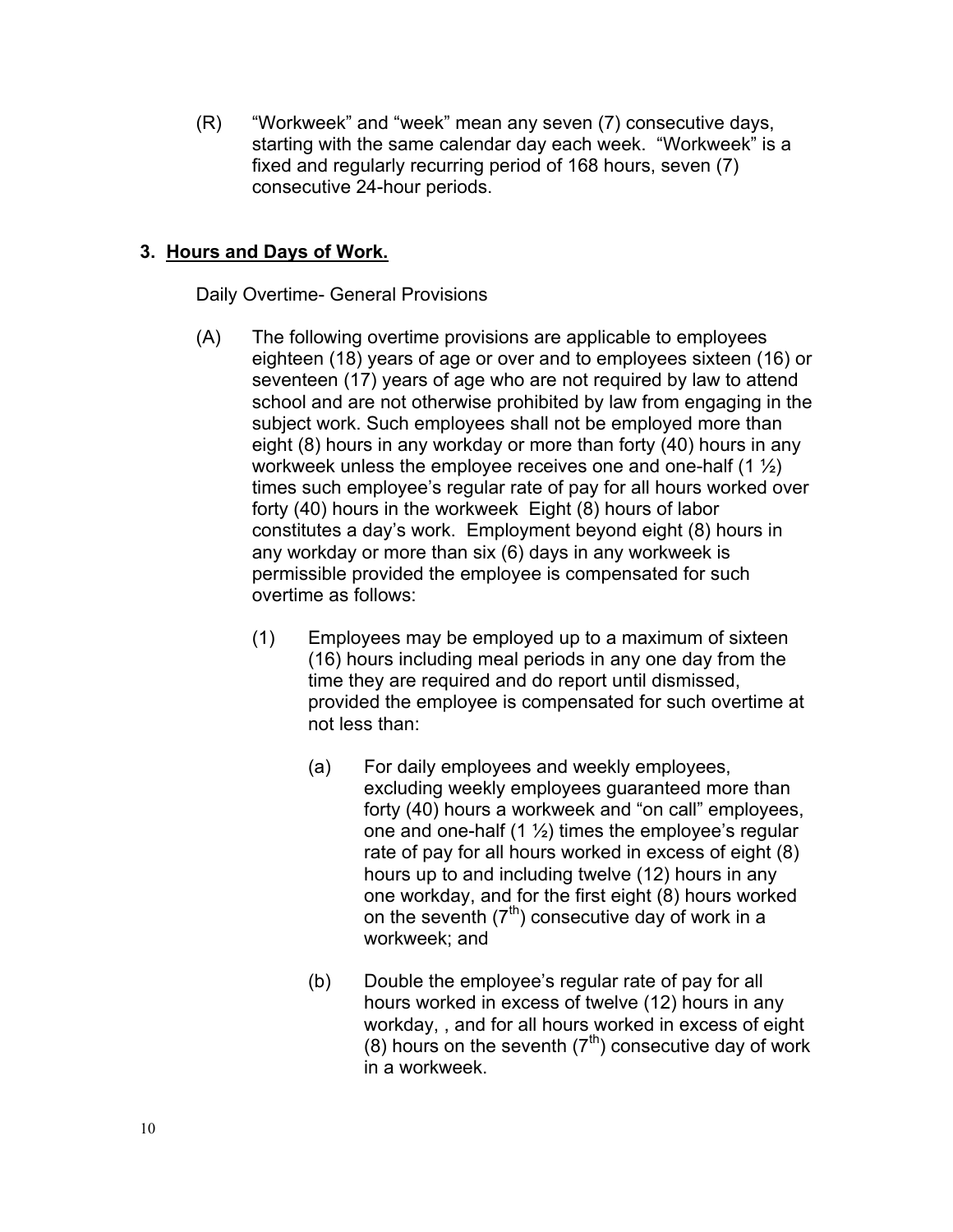- (c) Overtime payments shall not be compounded and all payments made by the employer for daily overtime on the basis herein above specified shall be applied toward any sum for weekly overtime.
- (d) The overtime rate of compensation required to be paid to a nonexempt full-time salaried employee shall be computed by using the employee's regular hourly salary as one fortieth (1/40) of the employee's weekly salary.

Alternative Workweek Schedules

- (B1) No employer shall be deemed to have violated the daily overtime provisions by instituting, pursuant to the election procedures set forth in this wage order, a regularly scheduled alternative workweek schedule of not more than ten (10) hours per day within a forty (40) hour workweek without the payment of an overtime rate of compensation. All work performed in any workday beyond the schedule established by the agreement up to twelve (12) hours a day or beyond forty (40) hours per week shall be paid at one and one-half  $(1 \frac{1}{2})$  times the employee's regular rate of pay. All work performed in excess of twelve (12) hours per day and any work in excess of eight (8) hours on those days worked beyond the regularly scheduled number of workdays established by the alternative workweek agreement shall be paid at double the employee's regular rate of pay. Any alternative workweek agreement adopted pursuant to this section shall provide for not less than four (4) hours of work in any shift. Nothing in this section shall prohibit an employer, at the request of the employee, to substitute one day of work for another day of the same length in the shift provided by the alternative workweek agreement on an occasional basis to meet the personal needs of the employee without the payment of overtime. No hours paid at either one and one-half  $(1 \frac{1}{2})$  or double the regular rate of pay shall be included in determining when forty (40) hours have been worked for the purpose of computing overtime compensation.
	- (1) Any agreement adopted pursuant to this section shall provide not less than two consecutive days off within a workweek.
	- (2) If an employer, whose employees have adopted an alternative workweek agreement permitted by this order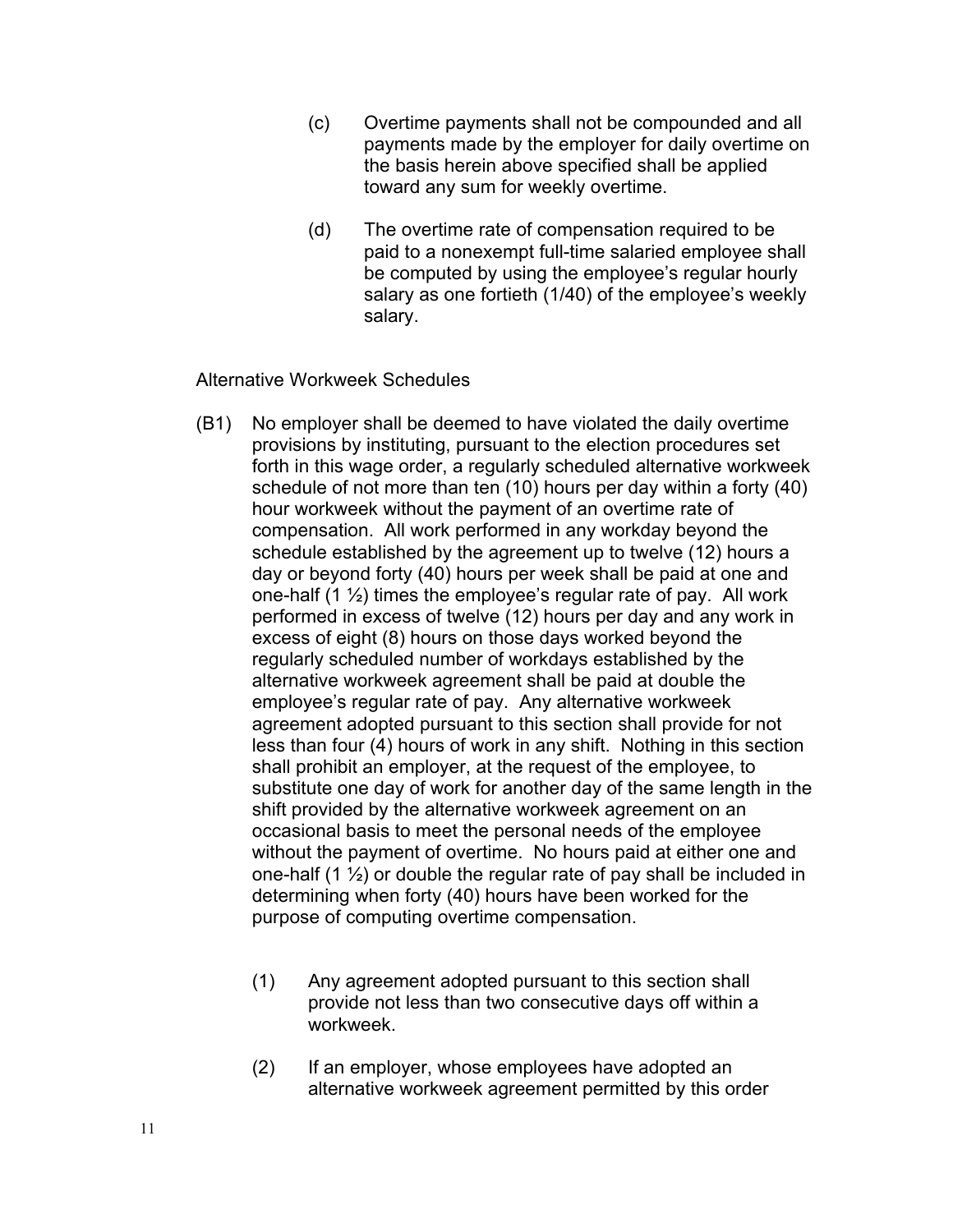requires an employee to work fewer hours than those that are regularly scheduled by the agreement, the employer shall pay the employee overtime compensation at a rate of one and one-half  $(1 \frac{1}{2})$  times the employee's regular rate of pay for all hours worked in excess of eight (8) hours, and double the employee's regular rate of pay for all hours worked in excess of twelve (12) hours for the day the employee is required to work the reduced hours.

- (3) An employer shall not reduce an employee's regular rate of hourly pay as a result of the adoption, repeal or nullification of an alternative workweek schedule.
- (4) An employer shall explore any available reasonable alternative means of accommodating the religious belief or observance of an affected employee that conflicts with an adopted alternative workweek schedule, in the manner provided by subdivision (j) of Section 12940 of the Government Code.
- $(5)$  An employer shall make a reasonable effort to find a work schedule not to exceed eight (8) hours in a workday, in order to accommodate any affected employee who was eligible to vote in an election authorized by this Section and who is unable to work the alternative workweek schedule established as the result of that election.
- (6) An employer shall be permitted, but not required, to provide a work schedule not to exceed eight (8) hours in a workday to accommodate any employee who is hired after the date of the election and who is unable to work the alternative workweek schedule established by the election.
- (7) Arrangements adopted in a secret ballot election held pursuant to this order prior to 1998, or under the rules in effect prior to 1998, and before the performance of the work, shall remain valid after July 1, 2000 provided that the results of the election are reported by the employer to the Division of Labor Statistics and Research by January 1, 2001, in accordance with the requirements of Section B2 below (Election Procedures). New arrangements can be entered into pursuant to the provisions of this section.

#### Election Procedures

(B2) Election procedures for the adoption and repeal of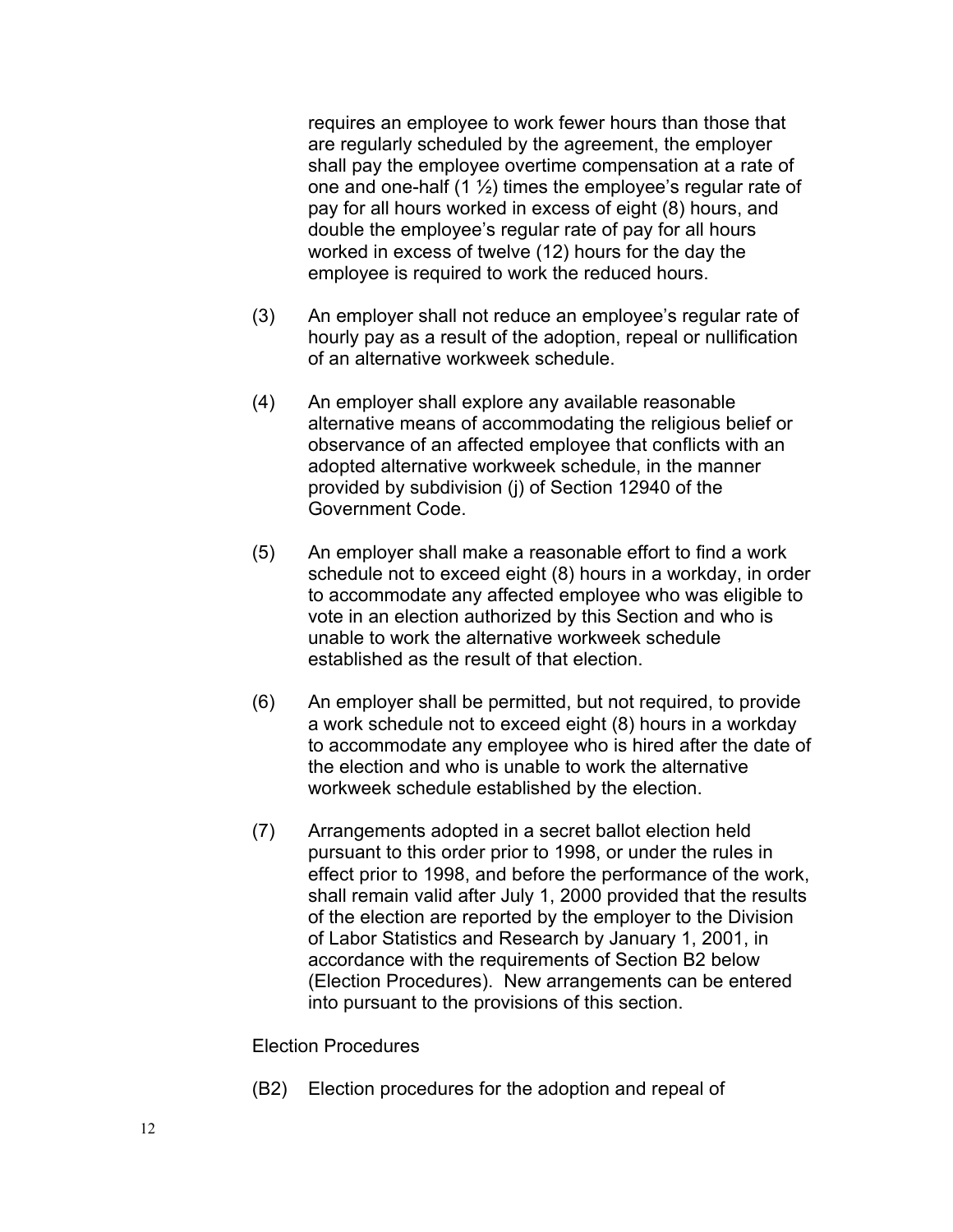alternative workweek schedules require the following:

- (1) Each proposal for an alternative workweek schedule shall be in the form of a written agreement proposed by the employer. The proposed agreement must designate a regularly scheduled alternative workweek in which the specified number of work days and work hours are regularly recurring. The actual days worked within that alternative workweek schedule need not be specified. The employer may propose a single work schedule that would become the standard schedule for workers in the work unit, or a menu of work schedule options, from which each employee in the unit would be entitled to choose. If the employer proposes a menu of work schedule options, the employee may, with the approval of the employer, move from one menu option to another.
- (2) In order to be valid, the proposed alternative workweek schedule must be adopted in a secret ballot election, before the performance of work, by at least a two-thirds (2/3) vote of the affected employees in the work unit. The election shall be held during regular working hours at the employees' work site. For purposes of this subsection, "affected employees in the work unit" may include all employees in a readily identifiable work unit, such as a division, a department, a job classification, a shift, a separate physical location, or a recognized subdivision of any such work unit. A work unit may consist of an individual employee as long as the criteria for an identifiable work unit in this subsection is met.
- discussing the effects of the alternative workweek (3) Prior to the secret ballot vote, any employer who proposed to institute an alternative workweek schedule shall have made a disclosure in writing to the affected employees, including the effects of the proposed arrangement on the employees' wages, hours, and benefits. Such a disclosure shall include meeting(s), duly noticed, held at least fourteen (14) days prior to voting, for the specific purpose of schedule. An employer shall provide that disclosure in a non-English language, as well as in English, if at least five (5) percent of the affected employees primarily speak that non-English language. The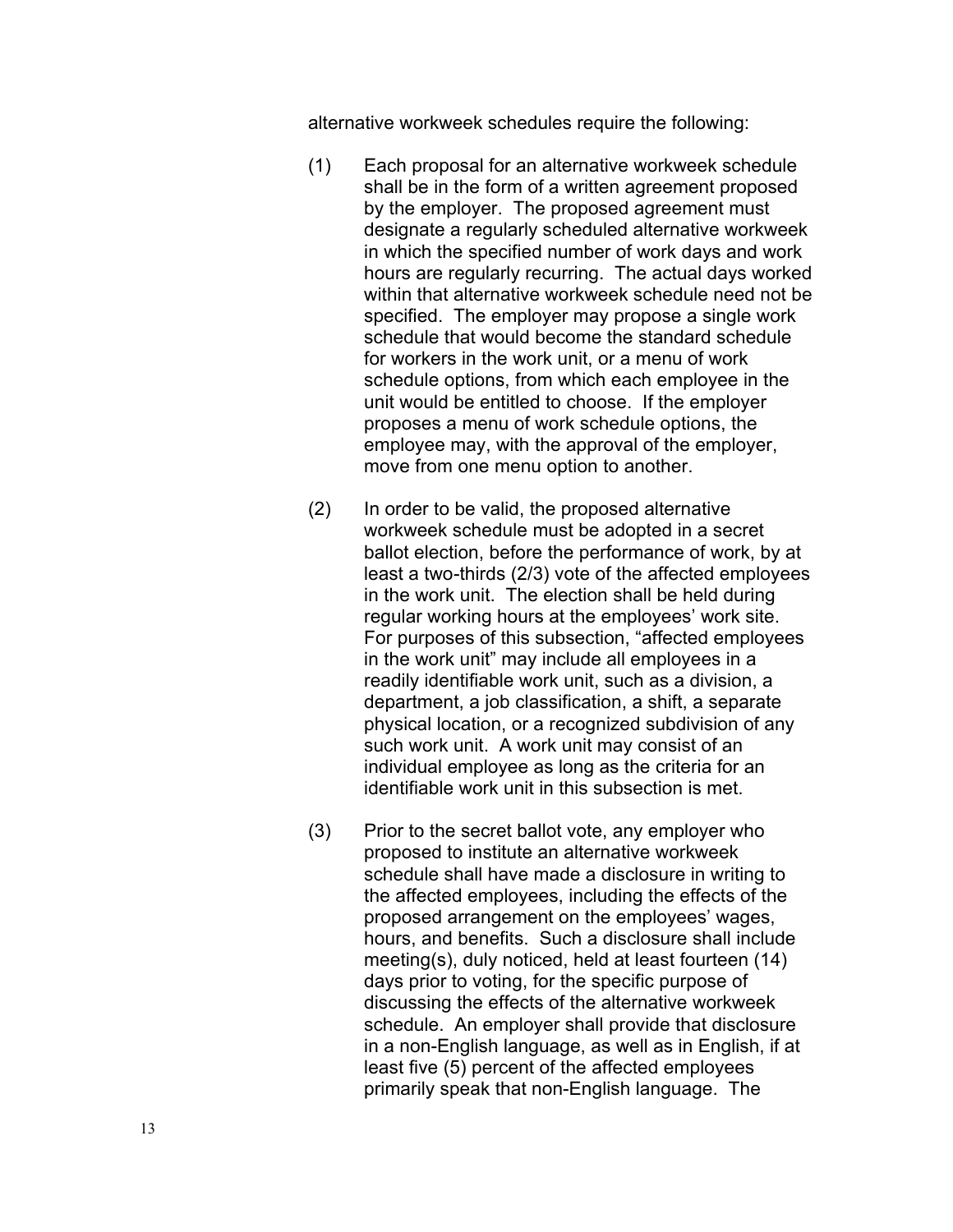employer shall mail the written disclosure to employees who do not attend the meeting. Failure to comply with this Section shall make the election null and void.

- (4) Any election to establish or repeal an alternative workweek schedule shall be held at the worksite of the affected employees. The employer shall bear the costs of conducting any election held pursuant to this section. Upon a complaint by an affected employee, and after an investigation by the Labor Commissioner, the Labor Commissioner may require the employer to select a neutral third party to conduct the election.
- (5) Any type of alternative workweek schedule that is authorized by the Labor Code may be repealed by the affected employees. Upon a petition of one-third (1/3) of the affected employees, a new secret ballot election shall be held and a two-thirds (2/3) vote of the affected employees shall be required to reverse the alternative workweek schedule. The election to repeal the alternative workweek schedule shall be held not more than 30 days after the petition is submitted to the employer, except that the election shall be held not less than twelve (12) months after the date that the same group of employees voted in an election held to adopt or repeal an alternative workweek schedule. The election shall take place during regular working hours at the employees' work site. If the alternative workweek schedule is revoked, the employer shall comply within sixty (60) days. Upon proper showing of undue hardship, the Division of Labor Standards Enforcement may grant an extension of time for compliance.
- (6) Only secret ballots may be cast by affected employees in the work unit at any election held pursuant to this Section. The results of any election conducted pursuant to this Section shall be reported by the employer to the Division of Labor Statistics and Research within thirty (30) days after the results are final, and the report of election results shall be a public document. The report shall include the final tally of the vote, the size of the unit, and the nature of the business of the employer.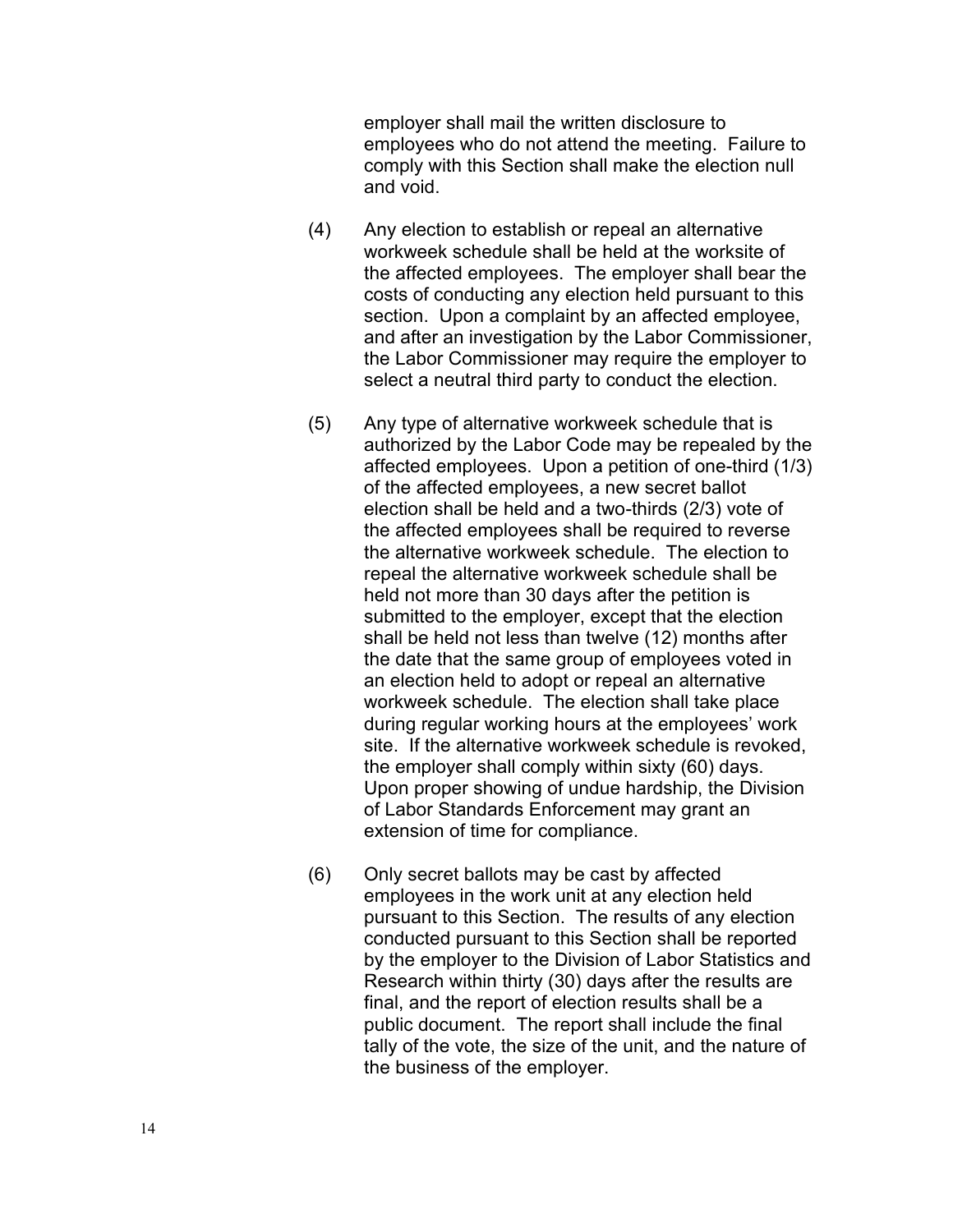- (7) Employees affected by a change in the work hours resulting from the adoption of an alternative workweek schedule may not be required to work those new work hours for at least thirty (30) days after the announcement of the final results of the election.
- (8) Employers shall not intimidate or coerce employees to vote either in support of or in opposition to a proposed alternative workweek. No employees shall be discharged or discriminated against for expressing opinions concerning the alternative workweek election or for opposing or supporting its adoption or repeal. However, nothing in this section shall prohibit an employer from expressing his/her position concerning that alternative workweek to the affected employees. A violation of this subsection shall be subject to Labor Code section 98 *et seq*.
	- (C) Extra players employed in excess of eight (8) hours in any workday from the time the extra player is required and does report until dismissed, shall be paid daily overtime compensation as follows:
		- (1) One and one-half (1  $\frac{1}{2}$ ) times the extra player's rate of pay for the ninth  $(9<sup>th</sup>)$  and tenth  $(10<sup>th</sup>)$  work hours of employment and not less than double the extra player's rate of pay for all hours worked thereafter, computed in units of one-tenth (1/10) hours.
		- (2) Weekly overtime. The total sum paid to an extra player who works more than forty (40) hours in such workweek for a particular employer shall be the extra player's regular hourly rate of pay times forty (40), plus one and one-half (1  $\frac{1}{2}$ ) times such regular hourly rate of pay for all hours worked in excess of forty (40) during such workweek. The regular hourly rate shall be determined by dividing the amount of the weekly salary by the number of regular hours in a workweek.
		- (3) An extra player employed by the week shall receive payment of daily overtime for all hours or fractions thereof worked beyond eight (8) hours in any workday on which such daily overtime occurs as provided above, provided that overtime payments shall not be compounded and all payments made by the employer for daily overtime on the basis herein above specified shall be applied toward any sum due for weekly overtime.
	- (D) One and one-half  $(1 \frac{1}{2})$  times a minor's regular rate of pay shall be paid for all hours worked on the sixth  $(6<sup>th</sup>)$  consecutive workday except that minors sixteen (16) and seventeen (17) years old who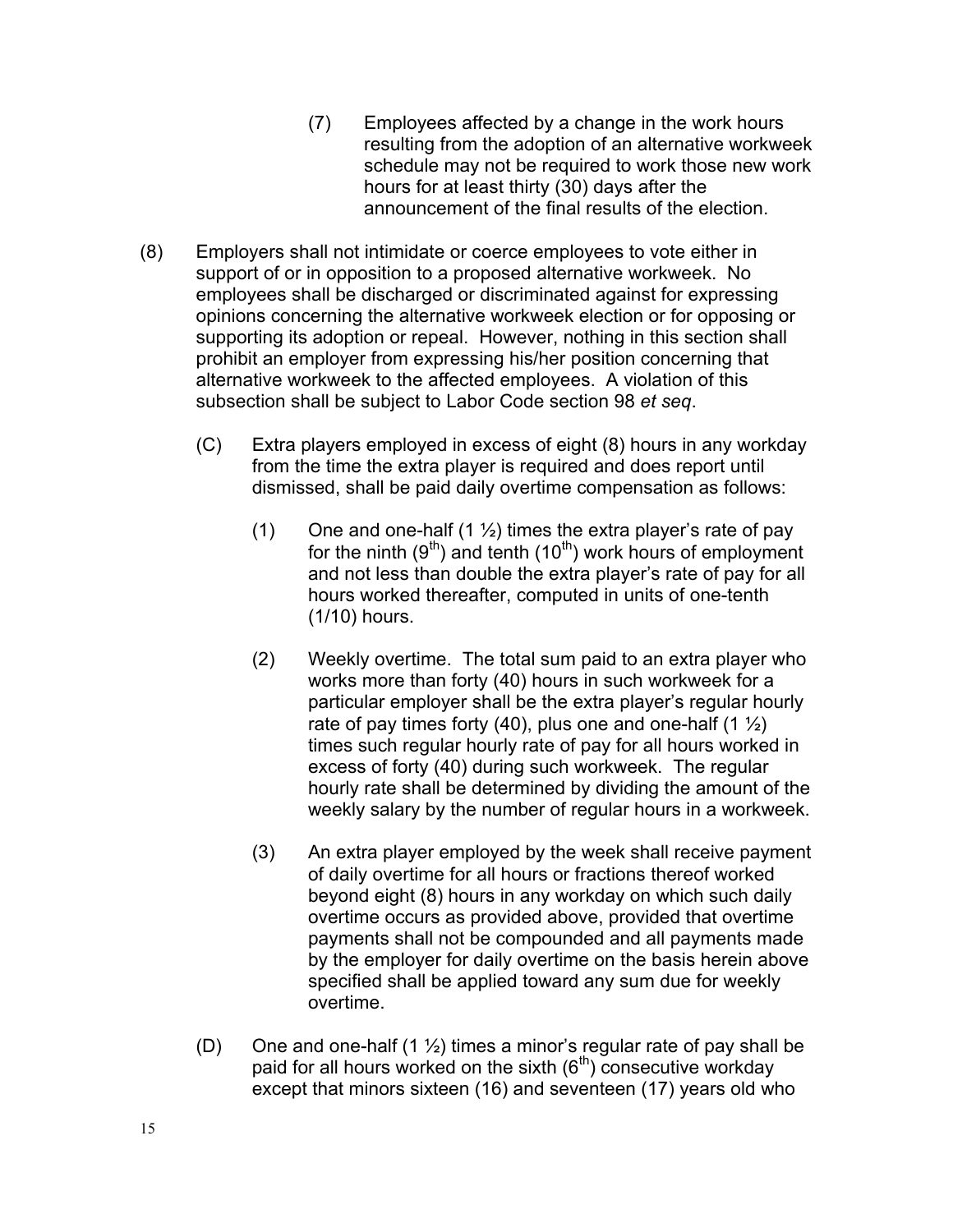are not required by law to attend school and may therefore be employed for the same hours as an adult are subject to subsections (A), (B1) and (B2), or (C) above.

(VIOLATIONS OF CHILD LABOR LAWS are subject to civil penalties of from \$500 to \$10,000 as well as to criminal penalties. Refer to California Labor Code sections 1285 to 1312 and 1390 to 1399 for additional restrictions on the employment of minors and for descriptions of criminal and civil penalties for violation of the child labor laws. Employers should ask school districts about any required work permits.)

- (E) No employee shall be required to report to work unless ten (10) hours have elapsed since the termination of the previous day's employment.
- (F) Hot meals and hot drinks shall be provided for employees who are required to work after 12 o'clock midnight, except off-production employees regularly scheduled to work after midnight.
- (G) When employees are required to work at night and are not dismissed in time to permit their return to their homes by public service transportation, transportation shall be provided by the employer.
- (H) The provisions of Labor Code  $\S$ § 551 and 552 regarding one (1) day's rest in seven (7) shall not be construed to prevent an accumulation of days of rest when the nature of the employment reasonably requires the employee to work seven (7) or more consecutive days; provided, however, that in each calendar month, the employee shall receive the equivalent of one (1) day's rest in seven (7).
- $(1)$   $(1)$  Except as provided in subsections  $(D)$  and  $(F)$ , this section shall not apply to any employee covered by a valid collective bargaining agreement if the agreement expressly provides for the wages, hours of work, and working conditions of the employees, and if the agreement provides premium wage rates for all overtime hours worked and a regular hourly rate of pay for those employees of not less than thirty (30) percent more than the state minimum wage.
	- (2) Notwithstanding Section (I)(1) above, where the employer and a labor organization representing employees of the employer have entered into a valid collective bargaining agreement pertaining to the hours of work of the employees, the requirement regarding the equivalent of one (1) day's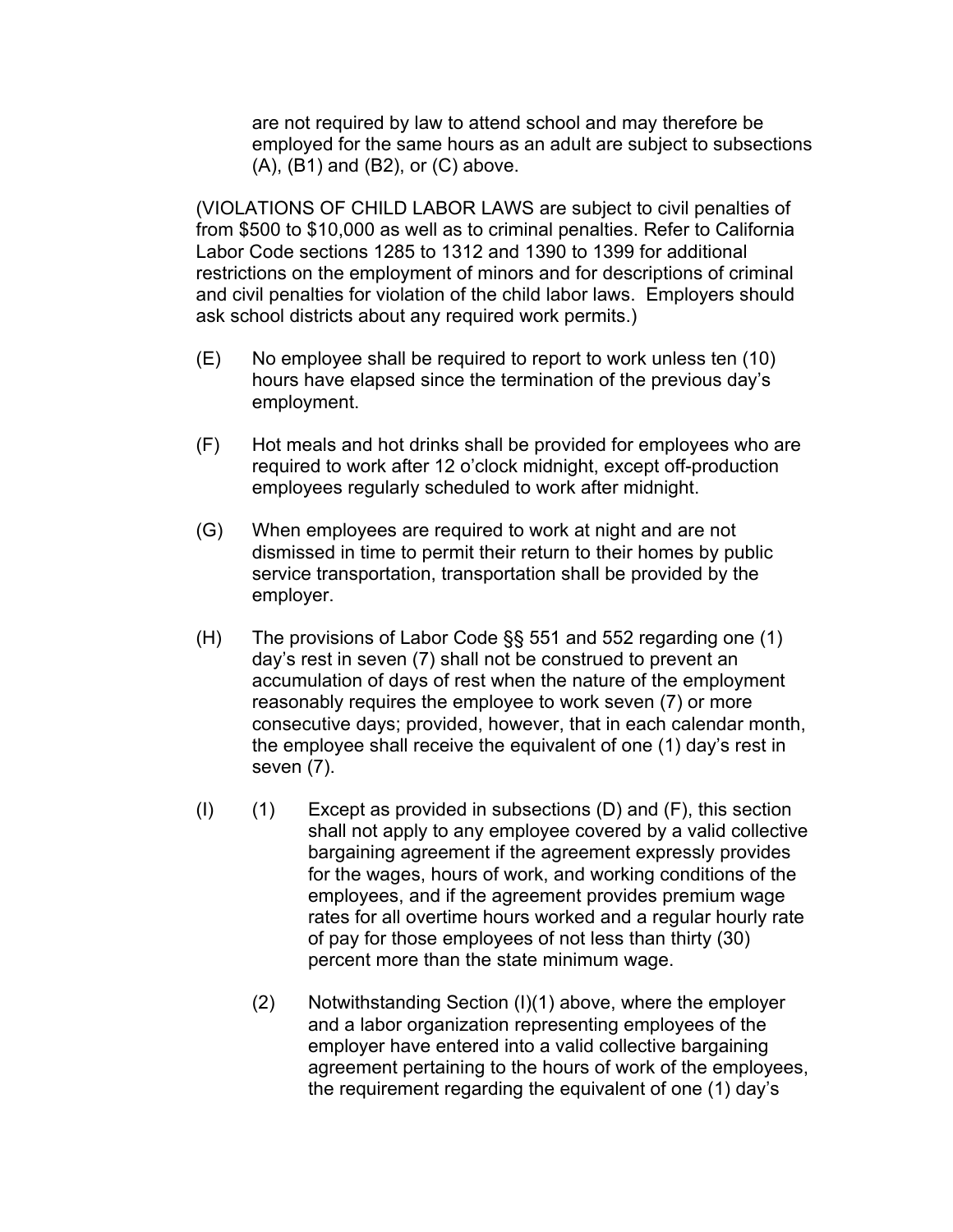rest in seven (7) (see Section (H) above) shall apply, unless the agreement expressly provides otherwise.

(J) If an employer approves a written request of an employee to makeup work time that is or would be lost as a result of a personal obligation of the employee, the hours of that make-up work time, if performed in the same workweek in which the work time was lost, may not be counted toward computing the total number of hours worked in a day for purposes of the overtime requirements, except for hours in excess of eleven (11) hours of work in one (1) day or forty (40) hours of work in one (1) workweek. If an employee knows in advance that he or she will be requesting make-up time for a personal obligation that will recur at a fixed time over a succession of weeks, the employee may request to make-up work time for up to four (4) weeks in advance; provided, however, that the make-up work must be performed in the same week that the work time was lost. An employee shall provide a signed written request for each occasion that the employee makes a request to make-up work time pursuant to this Section. While an employer may inform an employee of this make-up time option, the employer is prohibited from encouraging or otherwise soliciting an employee to request the employer's approval to take personal time off and make-up the work hours within the same workweek pursuant to this Section.

# **4. Minimum Wages.**

- (A) Every employer shall pay to each employee wages not less than four dollars and seventy-five cents (\$4.75) per hour for all hours worked, effective October 1, 1996; not less than five dollars (\$5.00) per hour for all hours worked, effective March 1, 1997; not less than five dollars and fifteen cents (\$5.15) per hour for all hours worked, effective September 1, 1997; and not less than five dollars and seventy-five cents (\$5.75) per hour for all hours worked, effective March 1, 1998, except:
	- (1) LEARNERS. Employees 18 years of age or over, during their first one hundred and sixty (160) hours of employment in occupations in which they have no previous similar or related experience, may be paid not less than eighty-five percent (85%) of the minimum wage rounded to the nearest nickel.
	- (2) MINORS may be paid not less than eighty-five percent (85%) of the minimum wage rounded to the nearest nickel provided that the number of minors employed at said lesser rate shall not exceed twenty-five percent (25%) of the persons regularly employed in the establishment. An employer of less than ten (10) persons may employ three (3) minors at said lesser rate. The twenty-five percent (25%) limitation on the employment of minors shall not apply during school vacations.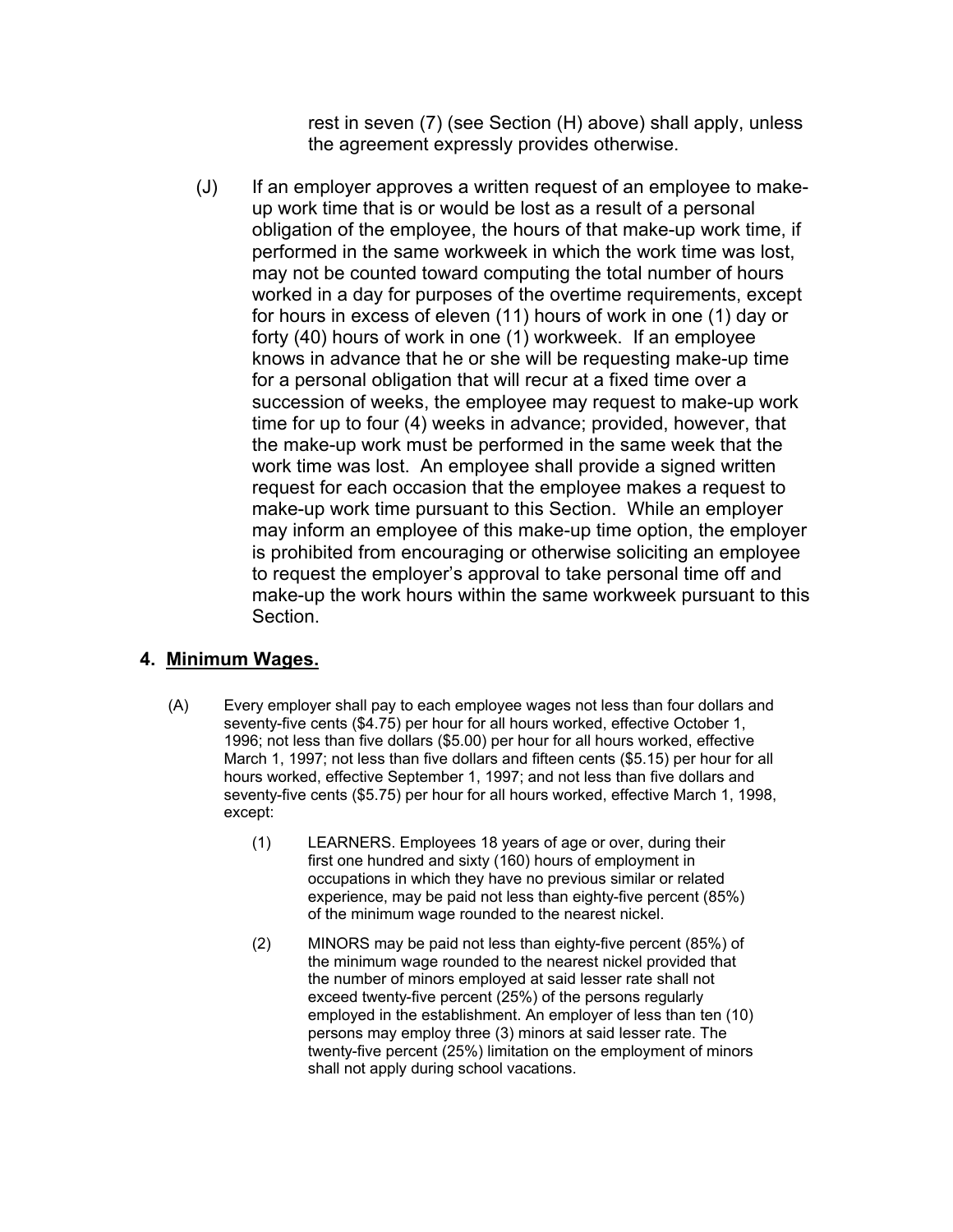**NOTE:** Under certain conditions, the full minimum wage may be required for minors. See Labor Code Section 1391.2 (b).

- (B) Every employer shall pay to each employee, on the established payday for the period involved, not less than the applicable minimum wage for all hours worked in the payroll period, whether the remuneration is measured by time, piece, commission, or otherwise.
- (C) When an employee works a split shift, one hour's pay at the minimum wage shall be paid in addition to the minimum wage for that workday, except when the employee resides at the place of employment.
- (D) The provisions of this section shall not apply to apprentices regularly indentured under the State Division of Apprenticeship Standards.

#### **5. Reporting Time Pay**

- (A) Each workday an employee is required to report for work and does report, but is not put to work or is furnished less than half said employee's usual or scheduled day's work, the employee shall be paid for half the usual or scheduled day's work, but in no event for less than two (2) hours nor more than four (4) hours, at the employee's regular rate of pay, which shall not be less than the minimum wage.
- $(B)$ If an employee is required to report for work a second time in any one workday and is furnished less than two hours of work on the second reporting, said employee shall be paid for two hours at the employee's regular rate of pay, which shall not be less than the minimum wage.
	- (C) The foregoing reporting time pay provisions are not applicable when:
		- (1) Operations cannot commence or continue due to threats to employees or property; or when recommended by civil authorities; or
		- (2) Public utilities fail to supply electricity, water, or gas, or there is a failure in the public utilities, or sewer system; or
		- (3) The interruption of work is caused by an Act of God or other cause not within the employer's control.
- $(D)$ This section shall not apply to an employee on paid standby status who is called to perform assigned work at a time other than the employee's scheduled reporting time.

#### **6. Licenses for Disabled Workers.**

A license may be issued by the Division authorizing employment of a person whose earning capacity is impaired by physical disability or mental deficiency at less than the minimum wage. Such licenses shall be granted only upon joint application of employer and employee and employee's representative if any.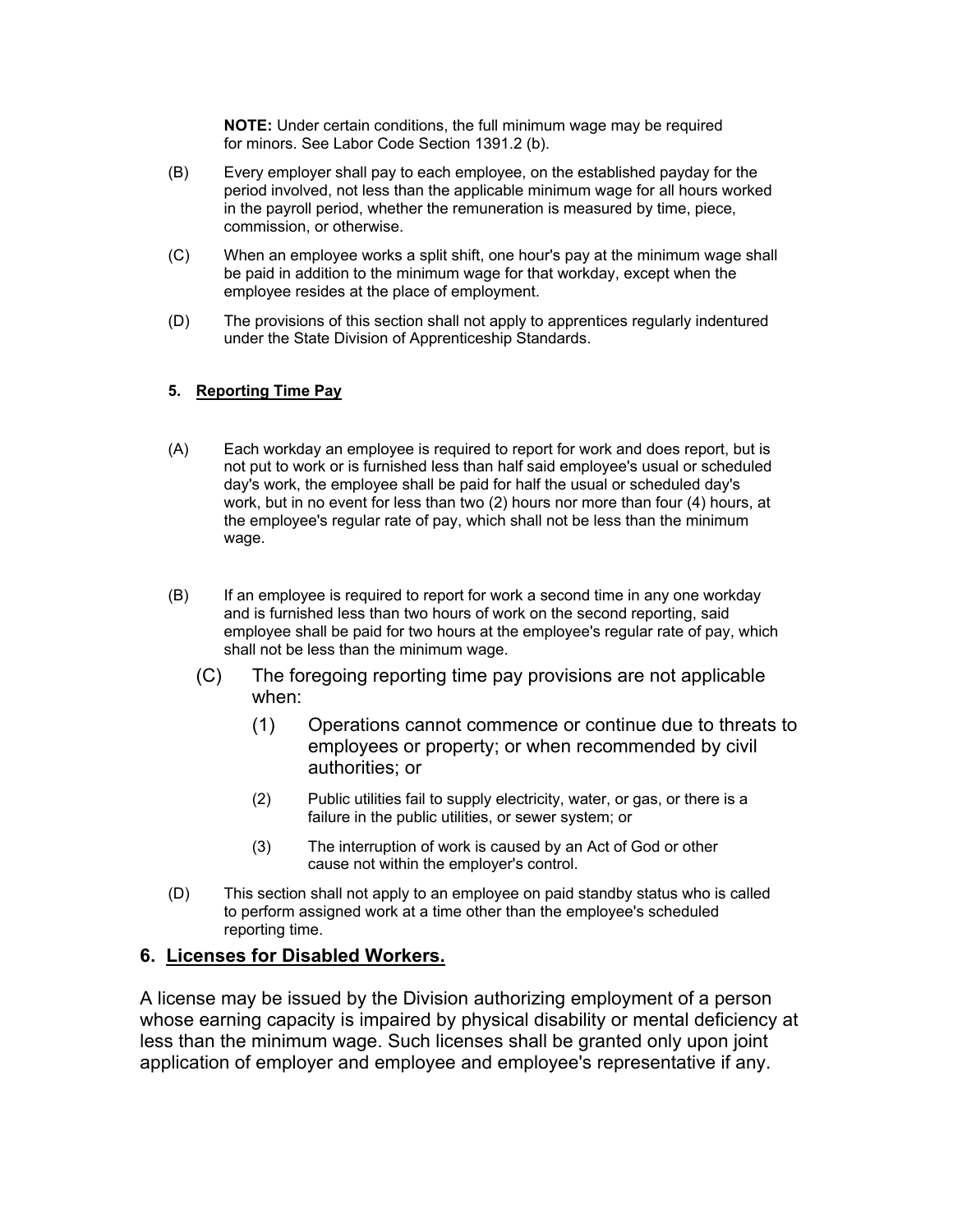emplovees. A special license may be issued to a nonprofit organization such as a sheltered workshop or rehabilitation facility fixing special minimum rates to enable the employment of such persons without requiring individual licenses of such

All such licenses and special licenses shall be renewed on a yearly basis or more frequently at the discretion of the Division.

(See California Labor Code, Sections 1191 and 1191.5.)

# **7. Records.**

- $(A)$ Every employer shall keep accurate information with respect to each employee including the following:
	- $(1)$ Full name, home address, occupation and social security number.
	- $(2)$ Birth date, if under 18 years, and designation as a minor.
	- (3) Time records showing when the employee begins and ends each work period. Meal periods, split shift intervals and total daily hours worked shall also be recorded. Meal periods during which operations cease and authorized rest periods need not be recorded.
	- (4) Total wages paid each payroll period, including value of board, lodging, or other compensation actually furnished to the employee.
	- (5) Total hours worked in the payroll period and applicable rates of pay. This information shall be made readily available to the employee upon reasonable request.
	- (6) When a piece rate or incentive plan is in operation, piece rates or an explanation of the incentive plan formula shall be provided to employees. An accurate production record shall be maintained by the employer.
- $(B)$ Every employer shall semimonthly or at the time of each payment of wages furnish each employee, either as a detachable part of the check, draft, or voucher paying the employee's wages, or separately, an itemized statement in writing showing: (1) all deductions; (2) the inclusive dates of the period for which the employee is paid; (3) the name of the employee or the employee's social security number; and (4) the name of the employer, provided all deductions made on written orders of the employee may be aggregated and shown as one item.
- $(C)$ All required records shall be in the English language and in ink or other indelible form, properly dated, showing month, day and year, and shall be kept on file by the employer for at least three years at the place of employment or at a central location within the State of California. An employee's records shall be available for inspection by the employee upon reasonable request.
- $(D)$ Clocks shall be provided in all major work areas or within reasonable distance thereto insofar as practicable.

# **8. Cash Shortage and Breakage.**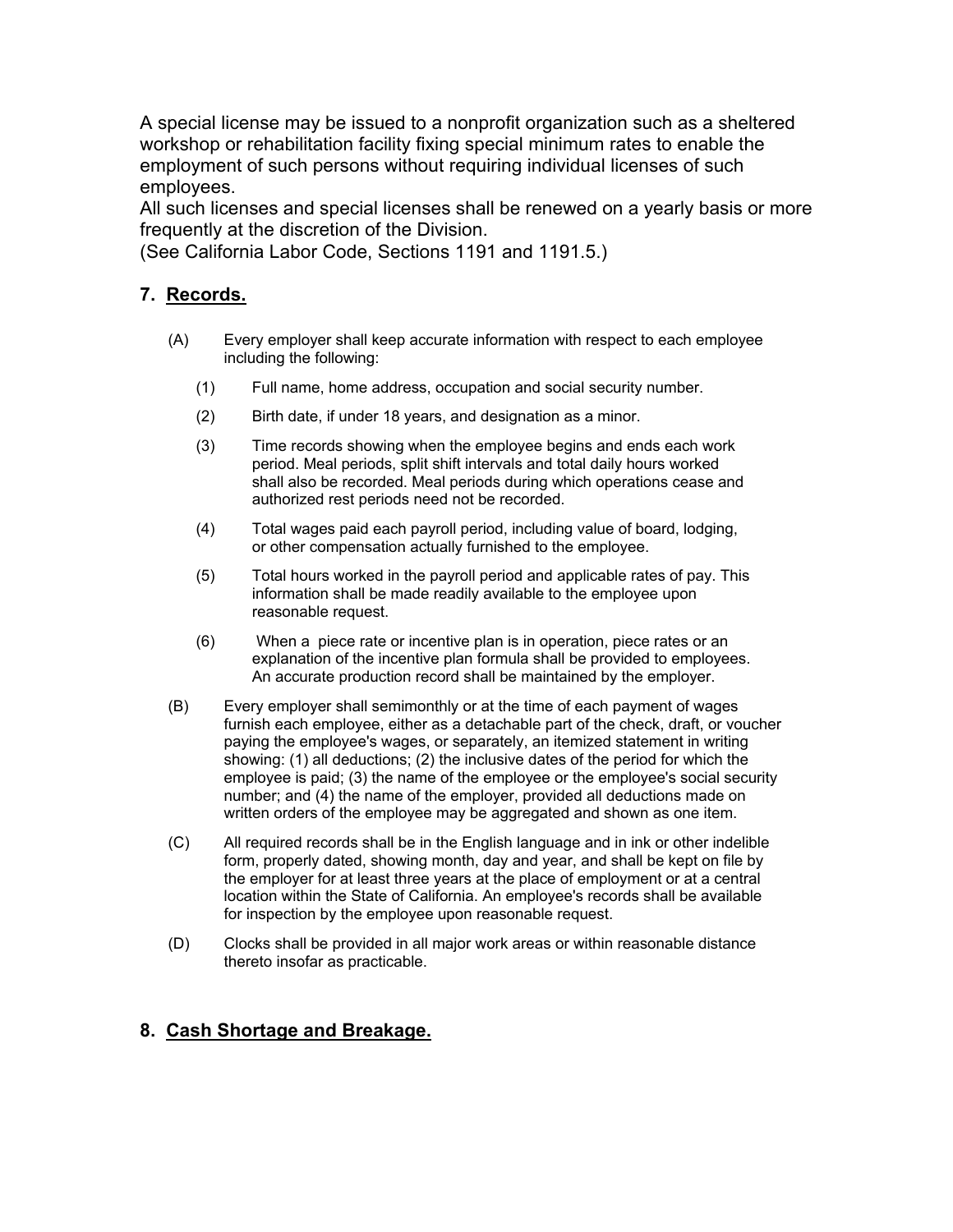No employer shall make any deduction from the wage or require any reimbursement from an employee for any cash shortage, breakage, or loss of equipment, unless it can be shown that the shortage, breakage, or loss is caused by a dishonest or willful act, or by the gross negligence of the employee.

## **9. Uniforms and Equipment.**

 $(A)$ When uniforms are required by the employer to be worn by the employee as a condition of employment, such uniforms shall be provided and maintained by the employer. The term "uniform" includes wearing apparel and accessories of distinctive design or color.

**NOTE:** This section shall not apply to protective apparel regulated by the Occupational Safety and Health Standards Board.

 $(B)$ When tools or equipment are required by the employer or are necessary to the performance of a job, such tools and equipment shall be provided and maintained by the employer, except that an employee whose wages are at least two (2) times the minimum wage provided herein may be required to provide and maintain hand tools and equipment customarily required by the trade or craft. This subsection (B) shall not apply to apprentices regularly indentured under the State Division of Apprenticeship Standards.

**NOTE:** This section shall not apply to protective equipment and safety devices on tools regulated by the Occupational Safety and Health Standards Board.

 $(C)$ A reasonable deposit may be required as security for the return of the items furnished by the employer under provisions of subsections (A) and (B) of this section upon issuance of a receipt to the employee for such deposit. Such deposits shall be made pursuant to Section 400 and following of the Labor Code or an employer with the prior written authorization of the employee may deduct from the employee's last check the cost of an item furnished pursuant to (A) and (B) above in the event said item is not returned. No deduction shall be made at any time for normal wear and tear. All items furnished by the employer shall be returned by the employee upon completion of the job.

## **10. Meals and Lodging.**

- $(A)$ **"Meal"** means an adequate, well-balanced serving of a variety of wholesome, nutritious foods.
	- **"Lodging"** means living accommodations available to the employee for full-time occupancy which are adequate, decent, and sanitary according to usual and customary standards. Employees shall not be required to share a bed.
- $(B)$ Meals or lodging may not be credited against the minimum wage without a voluntary written agreement between the employer and the employee. When credit for meals or lodging is used to meet part of the employer's minimum wage obligation, the amounts so credited may not be more than the following:

Effective Effective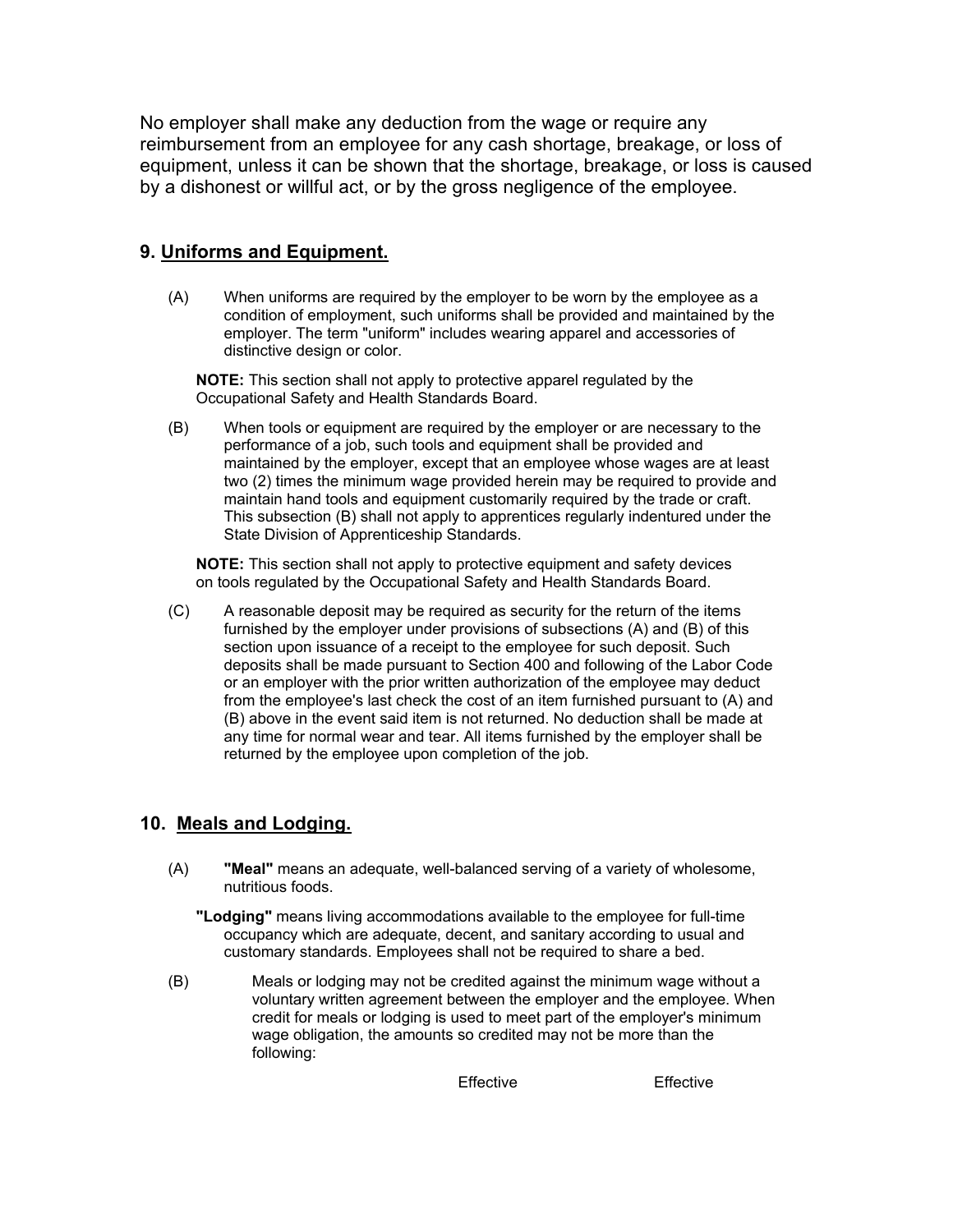|                                                                                                                                     | January 1, 1998    | March 1, 1998      |
|-------------------------------------------------------------------------------------------------------------------------------------|--------------------|--------------------|
| Lodging                                                                                                                             |                    |                    |
| Rooms occupied alone                                                                                                                | \$24.25 per week   | \$27.05 per week   |
| Room shared                                                                                                                         | $$20.00$ per week  | \$22.30 per week   |
| Apartment-two thirds (2/3) of the ordinary<br>rental value, and in no event more<br>than                                            | \$290.80 per month | \$324.70 per month |
| Where a couple are both employed by the<br>employer, two-thirds (2/3) of the ordinary<br>rental value, and in no event more<br>than | \$430.20 per month | \$480.30 per month |
| Meals:                                                                                                                              |                    |                    |
| Breakfast                                                                                                                           | \$1.80             | \$2.05             |
| Lunch                                                                                                                               | \$2.55             | \$2.85             |
| Dinner                                                                                                                              | \$3.40             | \$3.80             |

- (C) Meals evaluated as part of the minimum wage must be bona fide meals consistent with the employee's work shift. Deductions shall not be made for meals not received nor lodging not used.
- (D) If, as a condition of employment, the employee must live at the place of employment or occupy quarters owned or under the control of the employer, then the employer may not charge rent in excess of the values listed herein.

## **11. Meal Periods.**

- (A) No employer shall employ any person for a work period of more than six (6) hours without a meal period of not less than thirty (30) minutes, nor more than one (1) hour. Subsequent meal period for all employees shall be called not later than six (6) hours after the termination of the preceding meal period.
- $(B)$  Unless the employee is relieved of all duty during a thirty (30) minute meal period, the meal period shall be considered an "on duty" meal period and counted as time worked. An "on duty" meal period shall be permitted only when the nature of the work prevents an employee from being relieved of all duty and when by written agreement between the parties an on-the-job paid meal period is agreed to. The written agreement shall state that the employee may, in writing, revoke the agreement at any time.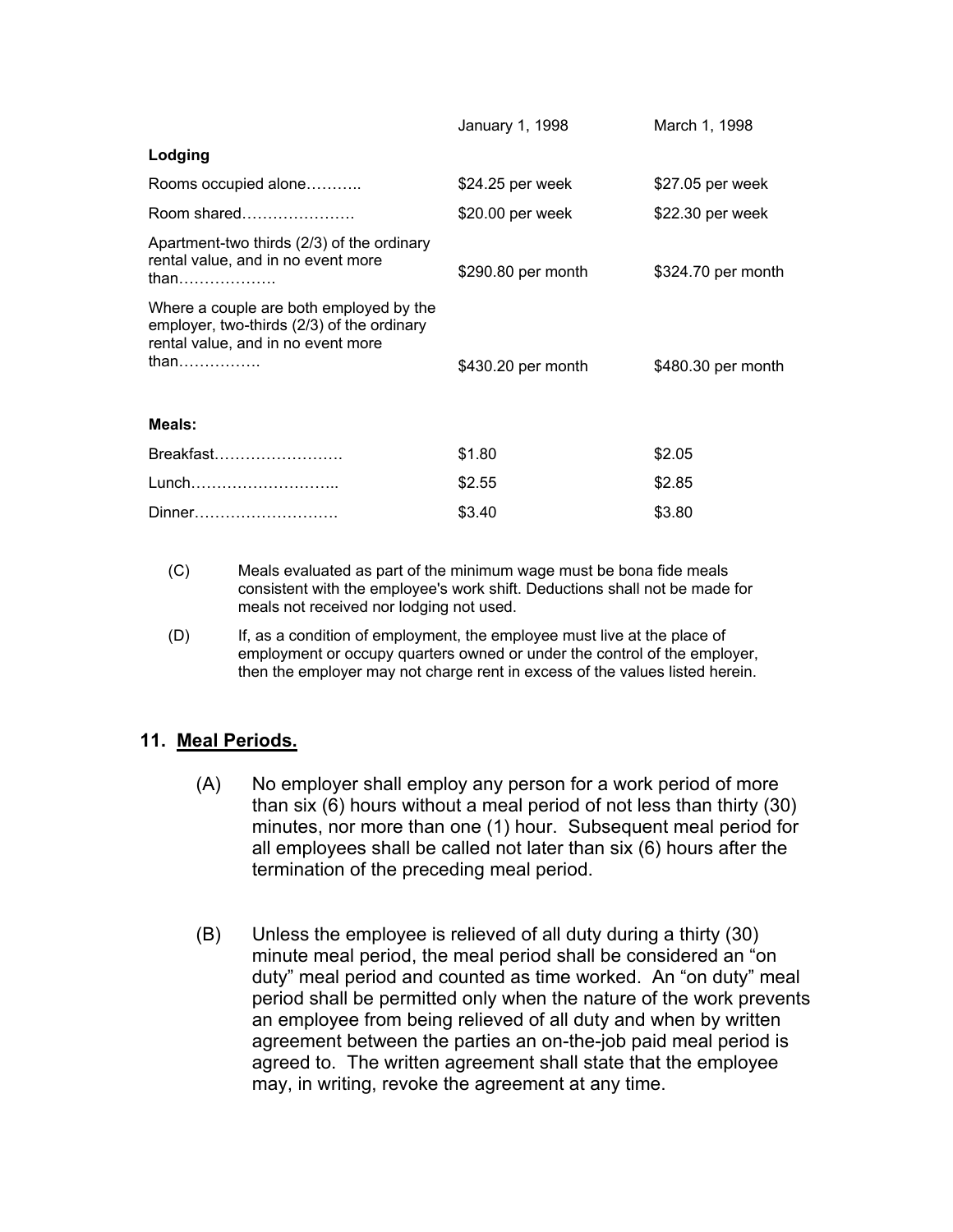- (C) If an employer fails to provide an employee a meal period in accordance with the applicable provisions of this Order, the employer shall pay the employee one (1) hour of pay at the employee's regular rate of compensation for each work day that the meal period is not provided.
- (D*)* In all places of employment where employees are required to eat on the premises, a suitable place for that purpose shall be designated.

## **12. Rest Periods.**

(A) Every employer shall authorize and permit all employees to take rest periods, which insofar as practicable shall be in the middle of each work period. The authorized rest period time shall be based on the total hours worked daily at the rate of ten (10) minutes net rest time per four (4) hours or major fraction thereof.

However, a rest period need not be authorized for employees whose total daily work time is less than three and one-half  $(3 \frac{1}{2})$ hours.

Authorized rest period time shall be counted as hours worked for which there shall be no deduction from wages.

If an employer fails to provide an employee a rest period in accordance with the applicable provisions of this Order, the employer shall pay the employee one (1) hour of pay at the employee's regular rate of compensation for each work day that the rest period is not provided.

(B) Swimmers, dancers, skaters, and other performers engaged in strenuous physical activities shall have additional interim rest periods during periods of actual rehearsal or shooting.

# **13. Change Rooms and Resting Facilities.**

(A) Employers shall provide suitable lockers, closets, or equivalent for the safekeeping of employees' outer clothing during working hours, and when required, for their work clothing during non-working hours. When the occupation requires a change of clothing, change rooms or equivalent space shall be provided in order that employees may change their clothing in reasonable privacy and comfort. These rooms or spaces may be adjacent to but shall be separate from toilet rooms and shall be kept clean.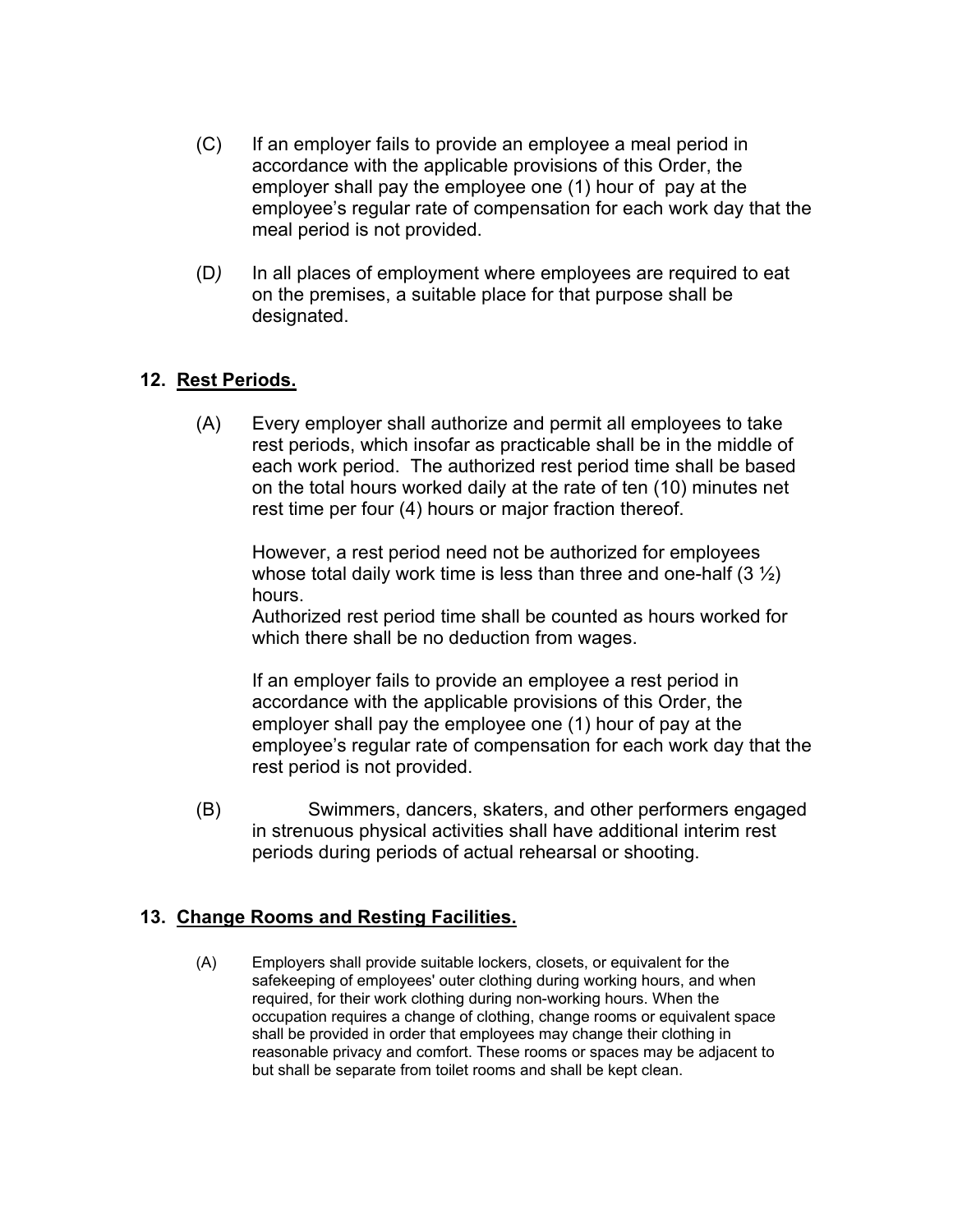**NOTE:** This section shall not apply to change rooms and storage facilities regulated by the Occupational Safety and Health Standards Board.

(B) Suitable resting facilities shall be provided in an area separate from the toilet rooms and shall be available to employees during work hours.

#### **14. Seats.**

- (A) All working employees shall be provided with suitable seats when the nature of the work reasonably permits the use of seats.
- (B) When employees are not engaged in the active duties of their employment and the nature of the work requires standing, an adequate number of suitable seats shall be placed in reasonable proximity to the work area and employees shall be permitted to use such seats when it does not interfere with the performance of their duties.

#### **15. Temperature.**

- $(A)$ The temperature maintained in each work area shall provide reasonable comfort consistent with industry-wide standards for the nature of the process and the work performed.
- $(B)$ If excessive heat or humidity is created by the work process, the employer shall take all feasible means to reduce such excessive heat or humidity to a degree providing reasonable comfort. Where the nature of the employment requires a temperature of less than 60° F., a heated room shall be provided to which employees may retire for warmth, and such room shall be maintained at not less than 68°.
- $(C)$ A temperature of not less than  $68^\circ$  shall be maintained in the toilet rooms, resting rooms, and change rooms during hours of use.
- $(D)$ Federal and State energy guidelines shall prevail over any conflicting provision of this section.

#### **16. Elevators.**

Adequate elevator, escalator or similar service consistent with industry-wide standards for the nature of the process and the work performed shall be provided when employees are employed four floors or more above or below ground level.

#### **17. Exemptions.**

If, in the opinion of the Division after due investigation, it is found that the enforcement of any provision contained in section 7, Records; section 12, Rest Periods; section 13, Change Rooms and Resting Facilities; section 14, Seats;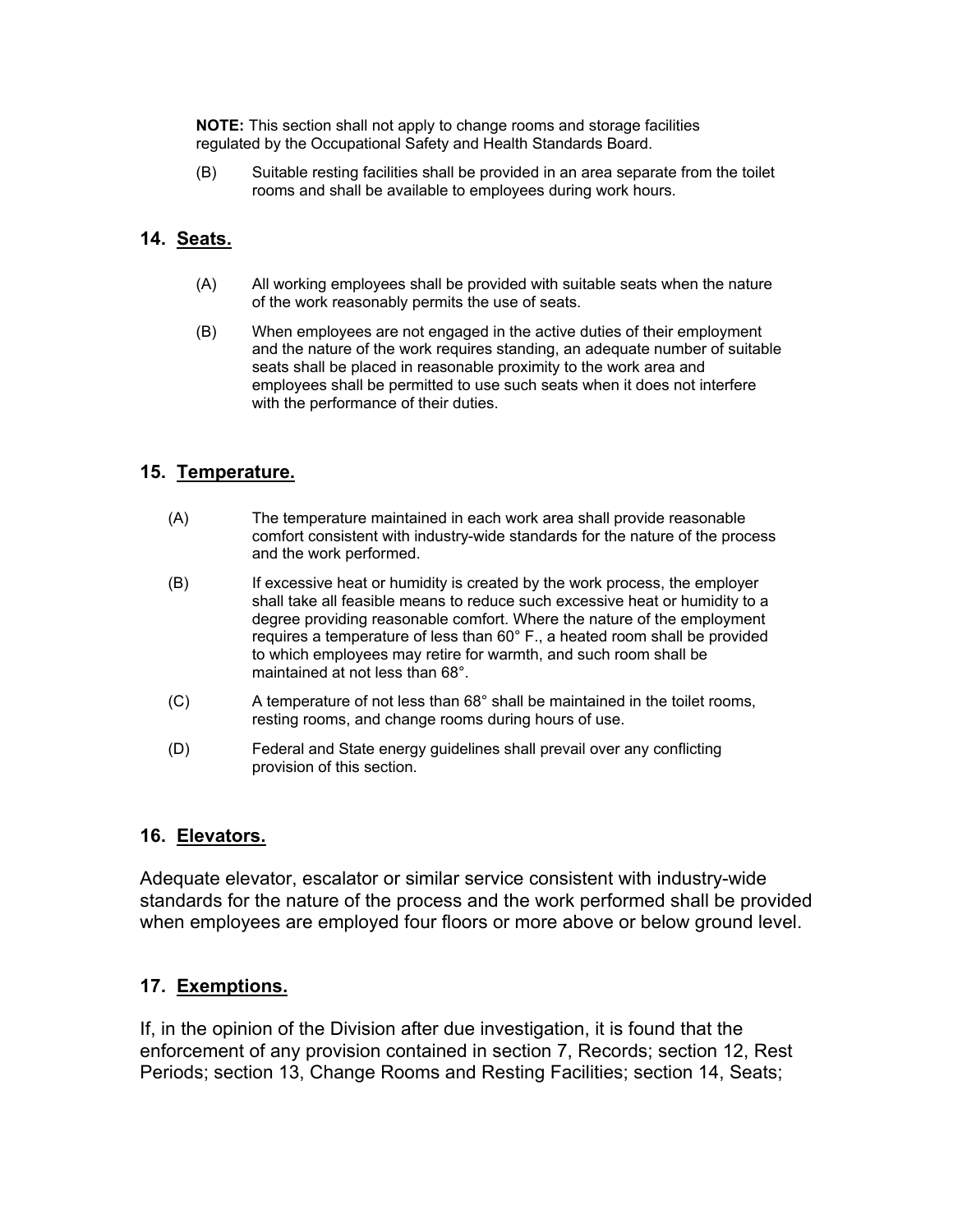section 15, Temperature; or section 16, Elevators, would not materially affect the welfare or comfort of employees and would work an undue hardship on the employer, exemption may be made at the discretion of the Division. Such exemptions shall be in writing to be effective and may be revoked after reasonable notice is given in writing. Application for exemption shall be made by the employer or by the employee and/or the employee's representative to the Division in writing. A copy of the application shall be posted at the place of employment at the time the application is filed with the Division.

# **18. Filing Reports.**

(See California Labor Code, Section 1174(a))

# **19. Inspection.**

(See California Labor Code, Section 1174)

# **20. Penalties***.*

(See Labor Code, Section 1199)

- In addition to any other civil penalties provided by law, any employer or any other person acting on behalf of the employer who violates, or causes to be violated, the provisions of this order, shall be subject to the civil penalty of:
	- (A) Initial Violation -- \$50.00 for each underpaid employee for each pay period during which the employee was underpaid in addition to the amount which is sufficient to recover unpaid wages.
	- (B) Subsequent Violations -- \$100.00 for each underpaid employee for each pay period during which the employee was underpaid in addition to an amount which is sufficient to recover unpaid wages.
	- (C) The affected employee shall receive payment of all wages recovered.

The Labor Commissioner may also issue citations pursuant to Labor Code § 1197.1 for payment of wages for overtime work in violation of this order.

## **21. Separability.**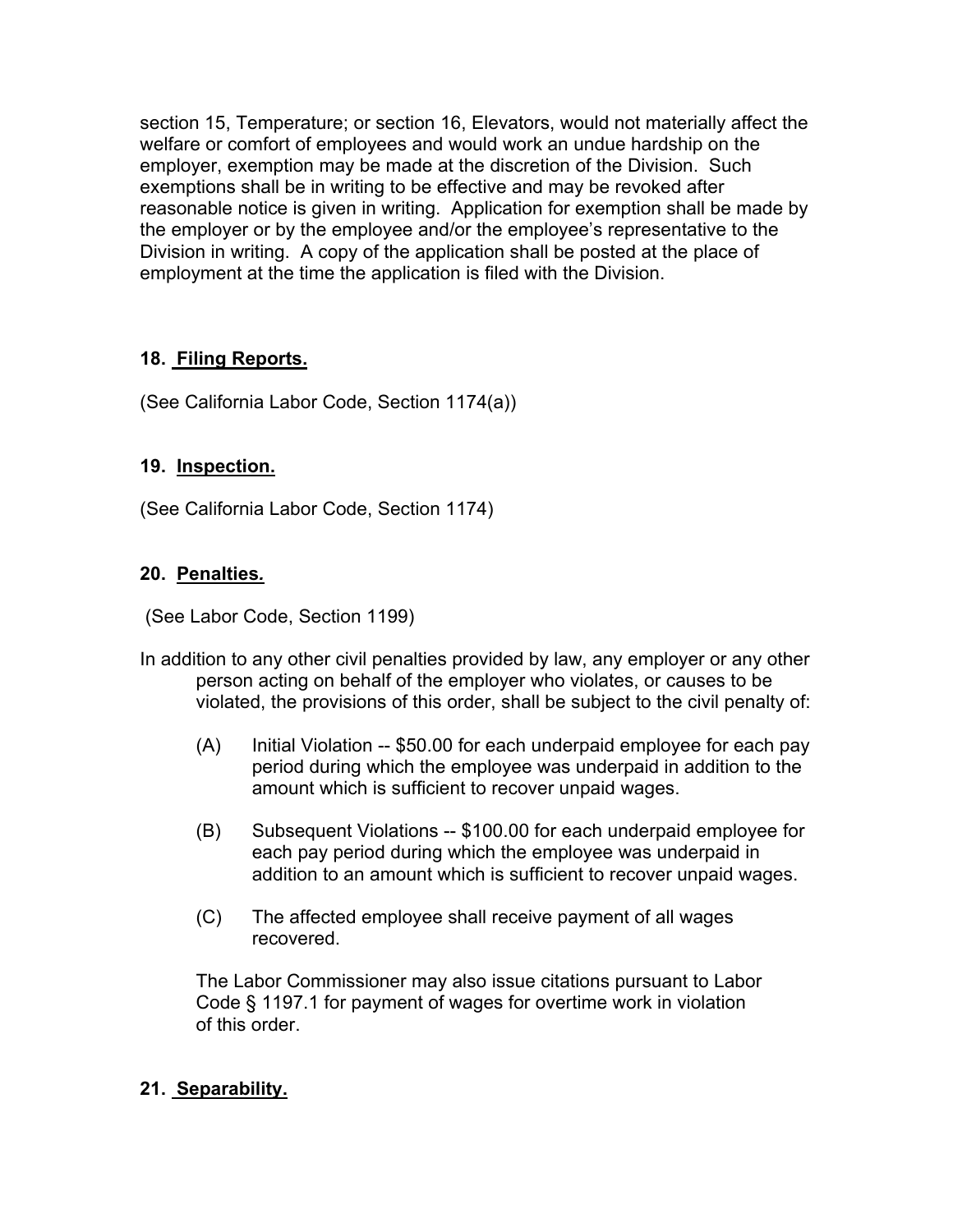If the application of any provision of this Order, or any section, subsection, subdivision, sentence, clause, phrase, word, or portion of this Order should be held invalid or unconstitutional or unauthorized or prohibited by statute, the remaining provisions thereof shall not be affected thereby, but shall continue to be given full force and effect as if the part so held invalid or unconstitutional had not been included herein.

# **22. Posting of Order.**

Every employer shall keep a copy of this Order posted in an area frequented by employees where it may be easily read during the work day. Where the location of work or other conditions make this impractical, every employer shall keep a copy of this Order and make it available to every employee upon request.

# **EXCERPTS FROM THE LABOR CODE**

**Section 98.6.** (a) No person shall discharge or in any manner discriminate against any employee because such employee has filed any bona fide complaint or claim or instituted or caused to be instituted any proceeding under or relating to his rights, which are under the jurisdiction of the Labor Commissioner, or has testified or is about to testify in any such proceeding or because of the exercise by such employee on behalf of himself or others of any rights afforded him. (b) Any employee who is discharged, threatened with discharge, demoted, suspended, or in any other manner discriminated against in the terms and conditions of such employment because such employee has made a bona fide complaint or claim to the division pursuant to this part shall be entitled to reinstatement and reimbursement for lost wages and work benefits caused by such acts of the employer. Any employer who willfully refuses to hire, promote, or otherwise restore an employee or former employee who has been determined to be eligible for such rehiring or promotion by a grievance procedure, arbitration or hearing authorized by law, is guilty of a misdemeanor.

**Note:** Nothing in this act shall be construed to entitle an employee to reinstatement or reimbursement for lost wages or work benefits if such employee willfully misrepresents any facts to support a complaint or claim filed with the Labor Commissioner.

**Section 200.** As used in this article: (a) "Wages" includes all amounts for labor performed by employees of every description, whether the amount is fixed or ascertained by the standard of time, task, piece, commission basis, or other method of calculation.

**Section 201.** If an employer discharges an employee, the wages earned and unpaid at the time of discharge are due and payable immediately.

**Section 202.** If an employee not having a written contract for a definite period quits his employment, his wages shall become due and payable not later than 72 hours thereafter, unless the employee has given 72 hours previous notice of his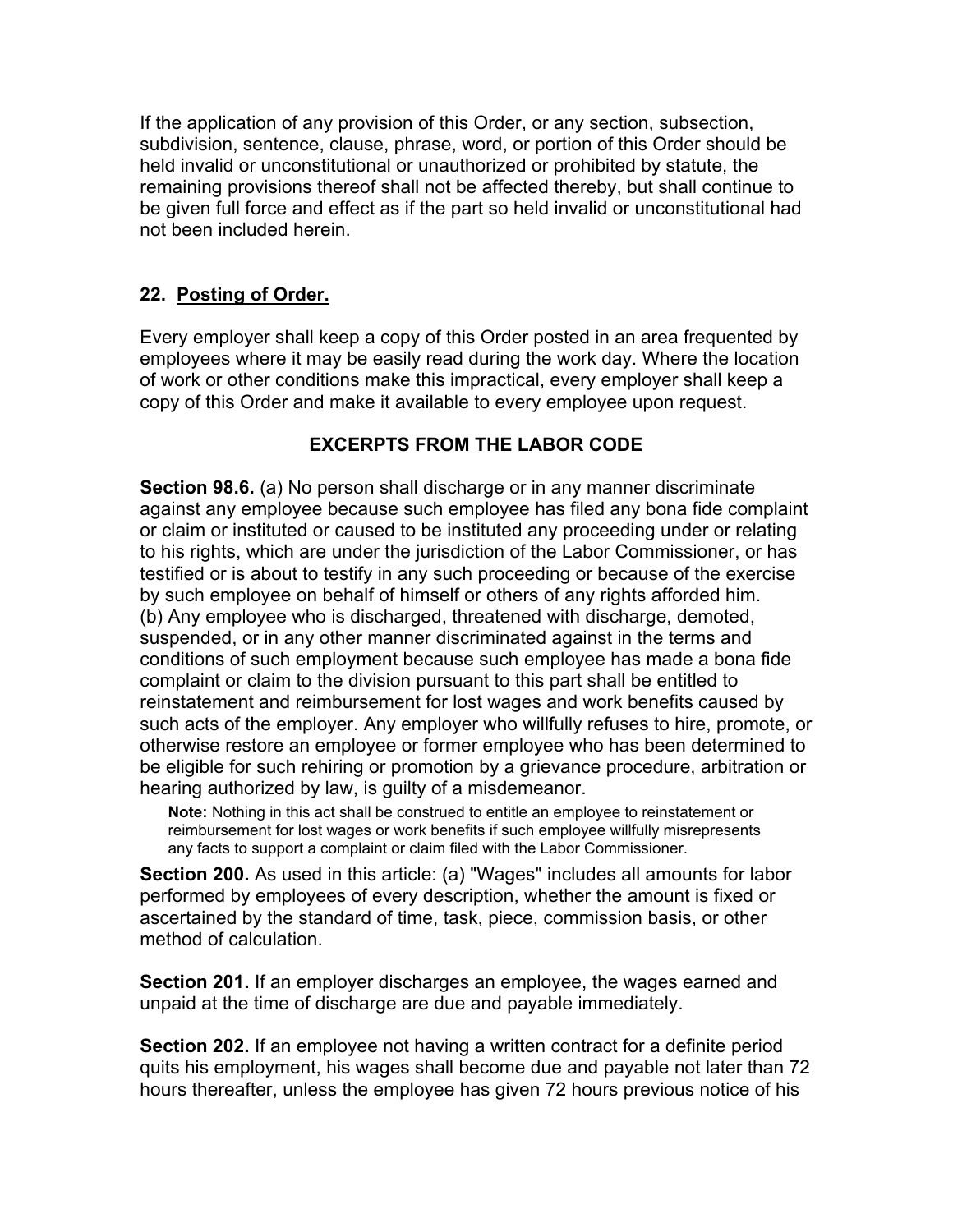intention to quit, in which case the employee is entitled to his wages at the time of quitting.

**Section 226.** (a) Every employer shall semimonthly, or at the time of each payment of wages, furnish each of his or her employees either as a detachable part of the check, draft, or voucher paying the employee's wages, or separately when wages are paid by personal check or cash, an itemized statement in writing showing: (1) gross wages earned; (2) total hours worked by each employee whose compensation is based on an hourly wage; (3) all deductions; provided, that all deductions made on written orders of the employee may be aggregated and shown as one item; (4) net wages earned; (5) the inclusive dates of the period for which the employee is paid; (6) the name of the employee and his or her social security number; and (7) the name and address of the legal entity which is the employer.

**Section 1174.** Every person employing labor in this state shall: (a) Furnish to the commission, at its request, reports or information which the commission requires to carry out this chapter. Such reports and information shall be verified if required by the commission or any member thereof.

(b) Allow any member of the commission or the employees of the Division of Labor Standards Enforcement free access to the place of business or employment of such person to secure any information or make any investigation which they are authorized by this chapter to ascertain or make. The commission may inspect or make excerpts, relating to the employment of employees, from the books, reports, contracts, payrolls, documents, or papers of such person. **Section 1191.** For any occupation in which a minimum wage has been established, the commission may issue to an employee who is mentally or physically handicapped, or both, a special license authorizing the employment of the licensee for a period not to exceed one year from date of issue, at a wage less than the legal minimum wage. The commission shall fix a special minimum wage for the licensee. Such license may be renewed on a yearly basis.

**Section 1191.5.** Notwithstanding the provisions of Section 1191, the commission may issue a special license to a nonprofit organization such as a sheltered workshop or rehabilitation facility to permit the employment of employees who have been determined by the commission to meet the requirements in Section 1191 without requiring individual licenses of such employees. The commission shall fix a special minimum wage for such employees. The special license for the nonprofit corporation shall be renewed on a yearly basis, or more frequently as determined by the commission.

**Section 1199.** Every employer or other person acting either individually or as an officer, agent, or employee of another person is guilty of a misdemeanor and is punishable by a fine of not less than one hundred dollars (\$100) or by